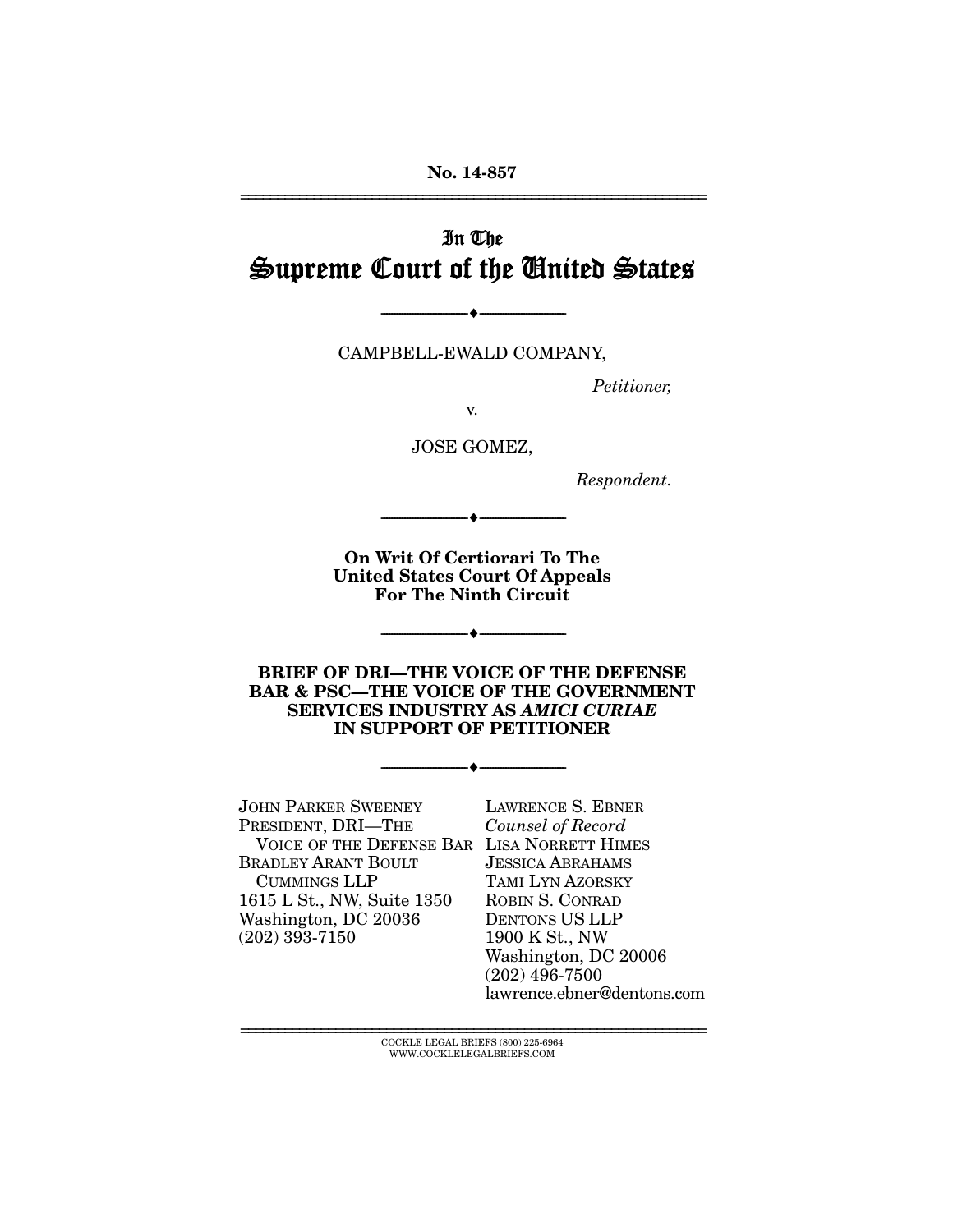# **TABLE OF CONTENTS**

|     |                                                                                                                                                | INTEREST OF THE AMICI CURIAE 1                                                                                                                                                          |  |  |  |
|-----|------------------------------------------------------------------------------------------------------------------------------------------------|-----------------------------------------------------------------------------------------------------------------------------------------------------------------------------------------|--|--|--|
|     |                                                                                                                                                |                                                                                                                                                                                         |  |  |  |
|     |                                                                                                                                                |                                                                                                                                                                                         |  |  |  |
| T.  | The Court Should Hold That A Putative<br>Class Action Becomes Moot If the<br>Named Plaintiff's Individual Claim<br>Becomes Moot Prior To Class |                                                                                                                                                                                         |  |  |  |
|     | $\mathsf{A}$                                                                                                                                   | Well-Settled Principles Govern<br>The Class-Action Mootness<br>Question Presented By This                                                                                               |  |  |  |
|     | B.                                                                                                                                             | Mootness Is Even More<br>Compelling Here Than It Was In                                                                                                                                 |  |  |  |
|     | C.                                                                                                                                             | A Ruling That Respondent's Suit<br>Is Moot Would Help To Maintain<br>The Integrity Of The Class-Action                                                                                  |  |  |  |
| II. |                                                                                                                                                | Derivative Sovereign Immunity Should<br>Bar Any Contract Performance-Related<br>Claim Against A Government<br>Contractor If Sovereign Immunity<br>Would Bar A Similar Claim Against The |  |  |  |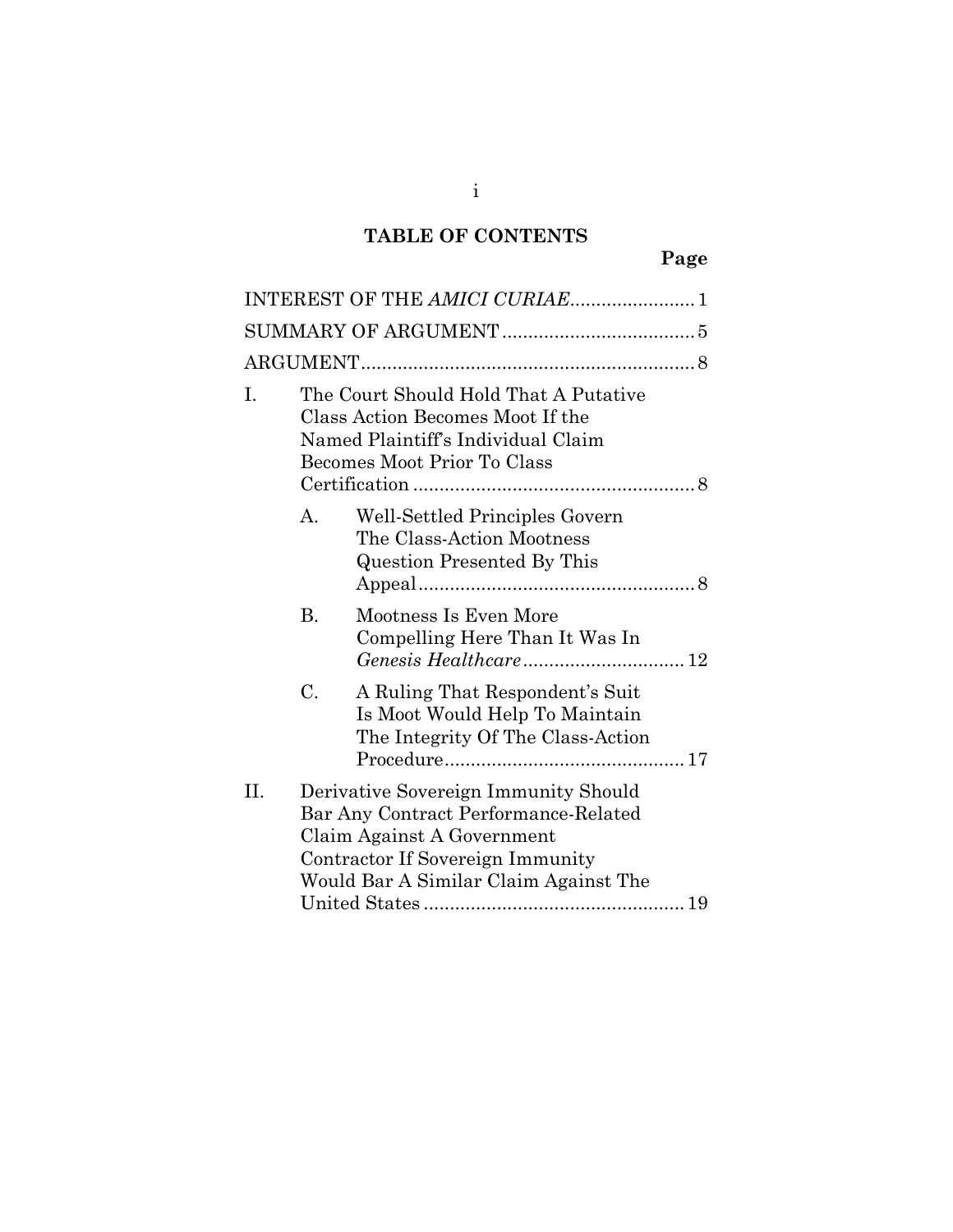| А.          | Derivative Sovereign Immunity<br>Serves The Same Important<br>Federal Interests As Sovereign |
|-------------|----------------------------------------------------------------------------------------------|
| В.          | Derivative Sovereign Immunity Is<br>Rooted In, Not Limited By,                               |
| $C_{\cdot}$ | Derivative Sovereign Immunity<br>Should Apply Wherever<br>Sovereign Immunity Would Apply28   |
| CONCLUSION  |                                                                                              |

ii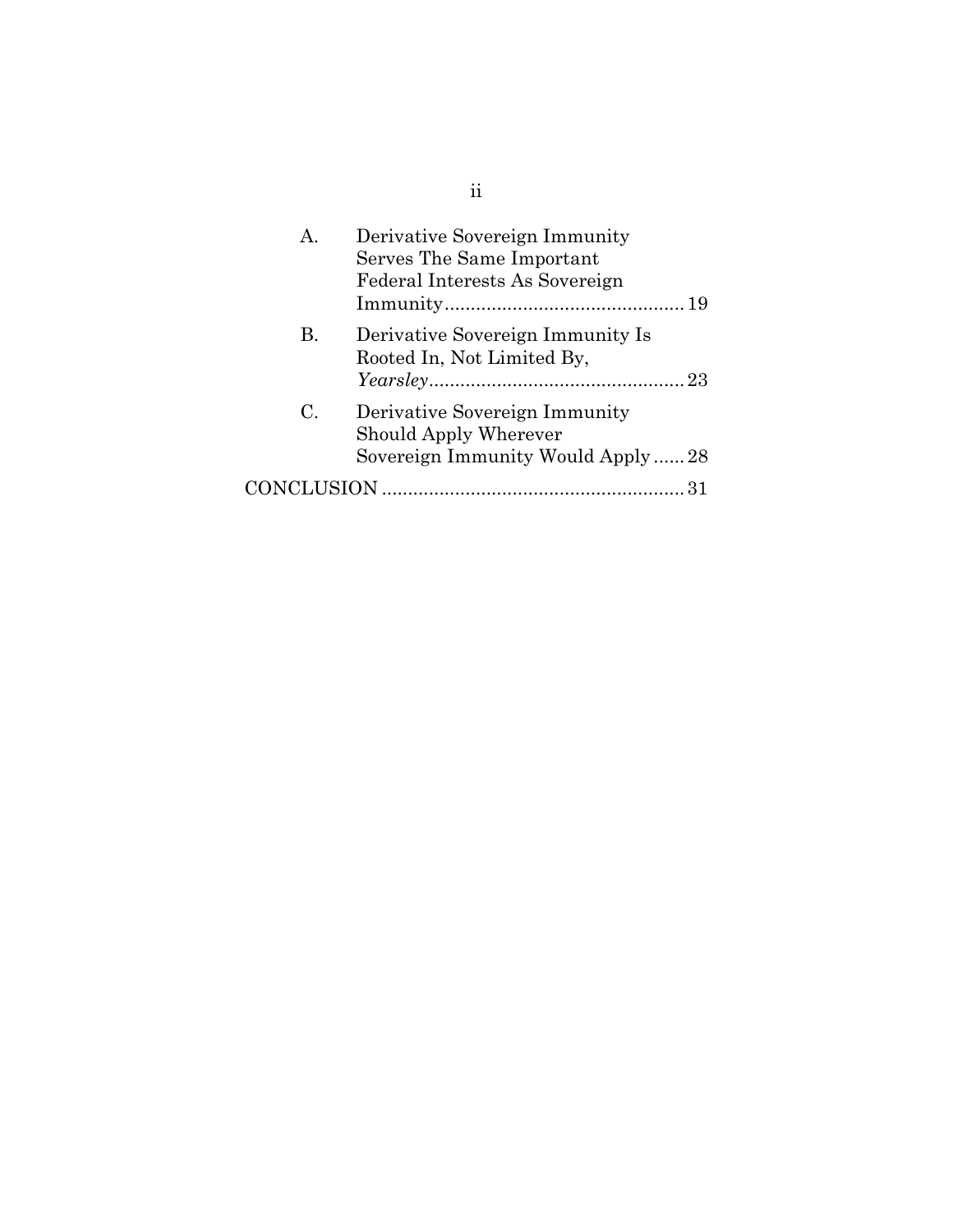#### **TABLE OF AUTHORITIES**

**CASES**

### **Page(s)**

# *Ackerson v. Bean Dredging LLC*, 589 F.3d 196 (5th Cir. 2009).............................[24](#page-32-0) *Adkisson v. Jacobs Eng'g Grp., Inc.*, No. 14-6207, 2015 WL 3463032 (6th Cir. June 2, 2015), *pet. for reh'g denied* (July 7, 2015) ..................................................................[24](#page-32-1) *Al Shimari v. CACI Int'l Corp.*, 679 F.3d 205 (4th Cir. 2012) (en banc) ...... [2](#page-29-0)1, [27](#page-35-0) *Am. Express Co. v. Italian Colors Rest.*, 133 S. Ct. 2304 (2013).......................................[13](#page-21-0) *Amchem Prods., Inc. v. Windsor*, 521 U.S. 591 (1997) ..................................... [14,](#page-22-0) [18](#page-26-0) *Amgen Inc. v. Conn. Ret. Plans & Trust Funds*, 133 S. Ct. 1184 (2013) ......................................[17](#page-25-1) *Arizonans for Official English v. Ariz.*, 520 U.S. 43 (1997) ...............................................[8](#page-16-3) *Boyle v. United Techs. Corp.*, 487 U.S. 500 (1988) ......................... 20, 24, 25, 26 *Brown v. Fort Benning Family Cmtys., LLC*, No. 4:14-CV-279 (CDL), 2015 WL 3505944 (M.D. Ga. June 3, 2015) ....................................[30](#page-38-0)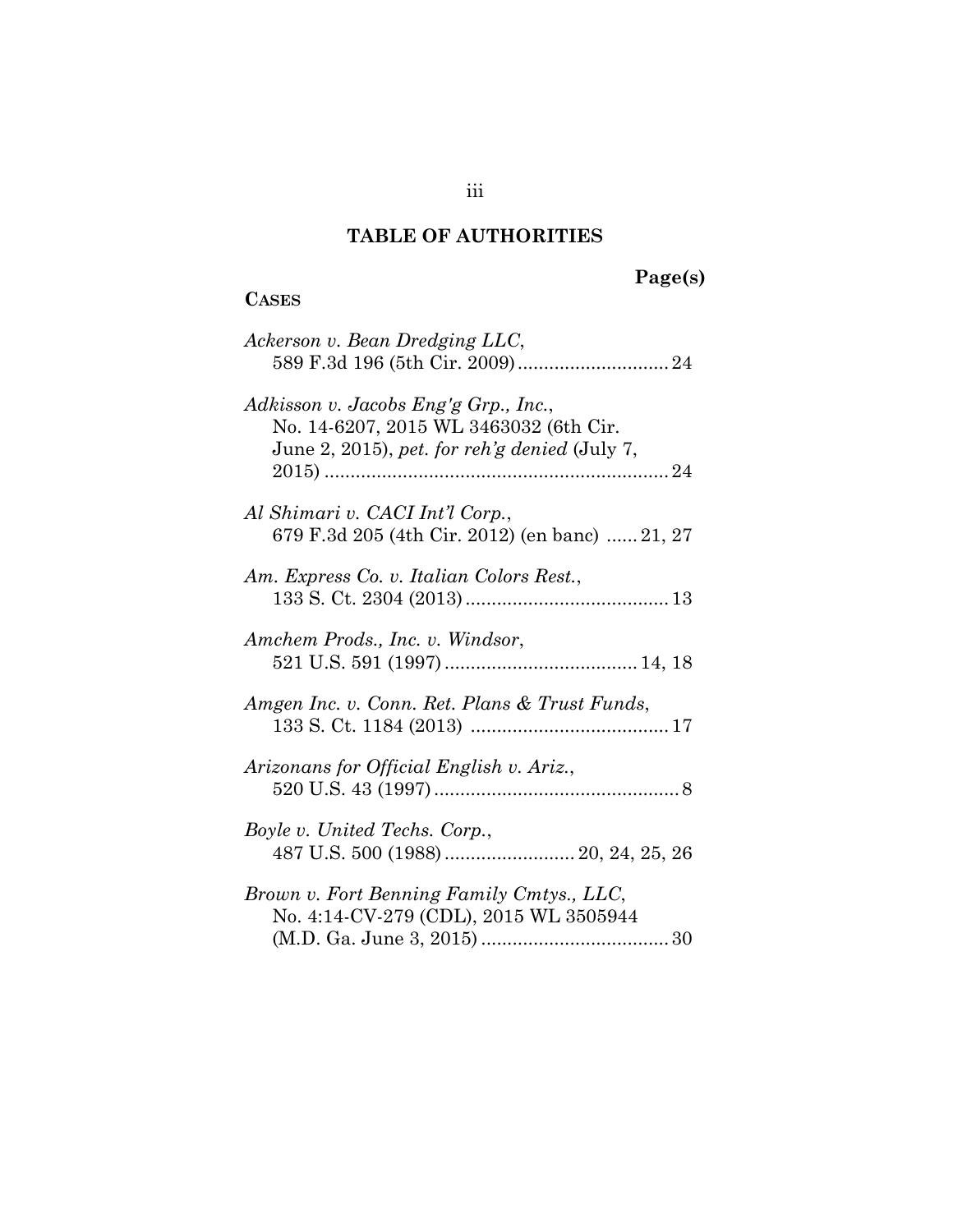| Butters v. Vance Int'l, Inc.,<br>225 F.3d 462 (4th Cir. 2000)  19, 20, 30                                                    |
|------------------------------------------------------------------------------------------------------------------------------|
| Califano v. Yamasaki,                                                                                                        |
| Camreta v. Greene,                                                                                                           |
| Deposit Guar. Nat'l Bank v. Roper,                                                                                           |
| Dobyns v. $E-Sys$ ., Inc.,                                                                                                   |
| Eubank v. Pella Corp.,<br>753 F.3d 718 (7th Cir. 2014) 18                                                                    |
| Filarsky v. Delia,                                                                                                           |
| Genesis Healthcare Corp. v. Symczyk,                                                                                         |
| Green v. ICI Am., Inc.,<br>362 F. Supp. 1263 (E.D. Tenn. 1973) 30                                                            |
| In re KBR, Inc., Burn Pit Litig.,<br>744 F.3d 326 (4th Cir. 2014), cert. denied<br>sub nom. KBR, Inc. v. Metzgar, 135 S. Ct. |
| In re World Trade Center Disaster Site Litig.,<br>521 F.3d 169 (2d Cir. 2008) 24, 30                                         |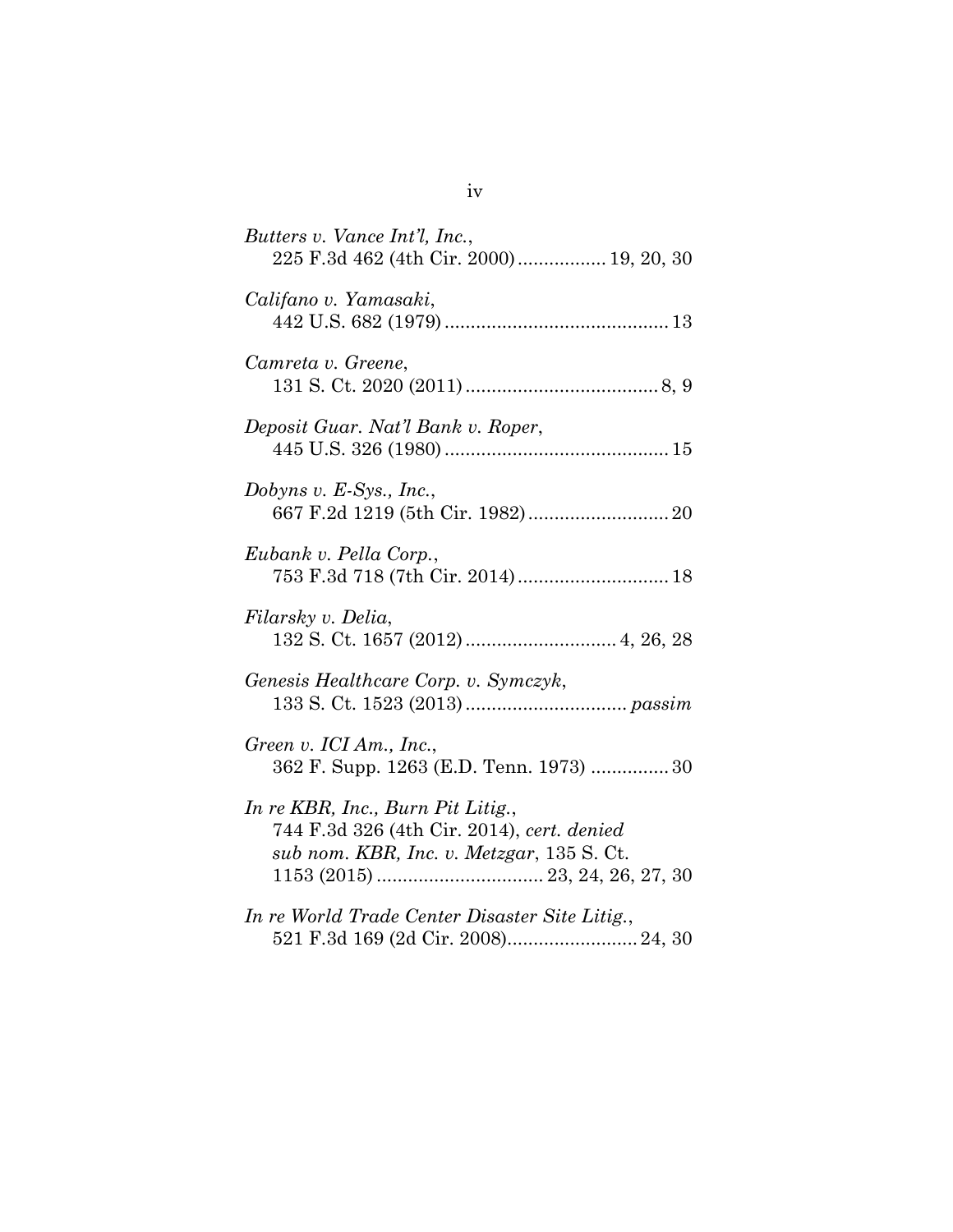| Lane v. Halliburton,                                                                |
|-------------------------------------------------------------------------------------|
| Lewis v. Cont'l Bank Corp.,                                                         |
| Mangold v. Analytic Servs., Inc.,<br>77 F.3d 1442 (4th Cir. 1996)  20, 25, 30       |
| McMahon v. Presidential Airways, Inc.,<br>502 F.3d 1331 (11th Cir. 2007) 23, 24, 30 |
| Myers v. United States,                                                             |
| Shady Grove Orthopedic Assocs., P.A. v.<br><i>Allstate Ins. Co.,</i>                |
| Sosna v. Iowa,                                                                      |
| Summers v. Earth Island Inst.,                                                      |
| Tozer v. LTV Corp.,                                                                 |
| U.S. Parole Comm'n v. Geraghty,                                                     |
| United States v. Mitchell,                                                          |
| Yearsley v. Ross Constr. Co.,                                                       |

v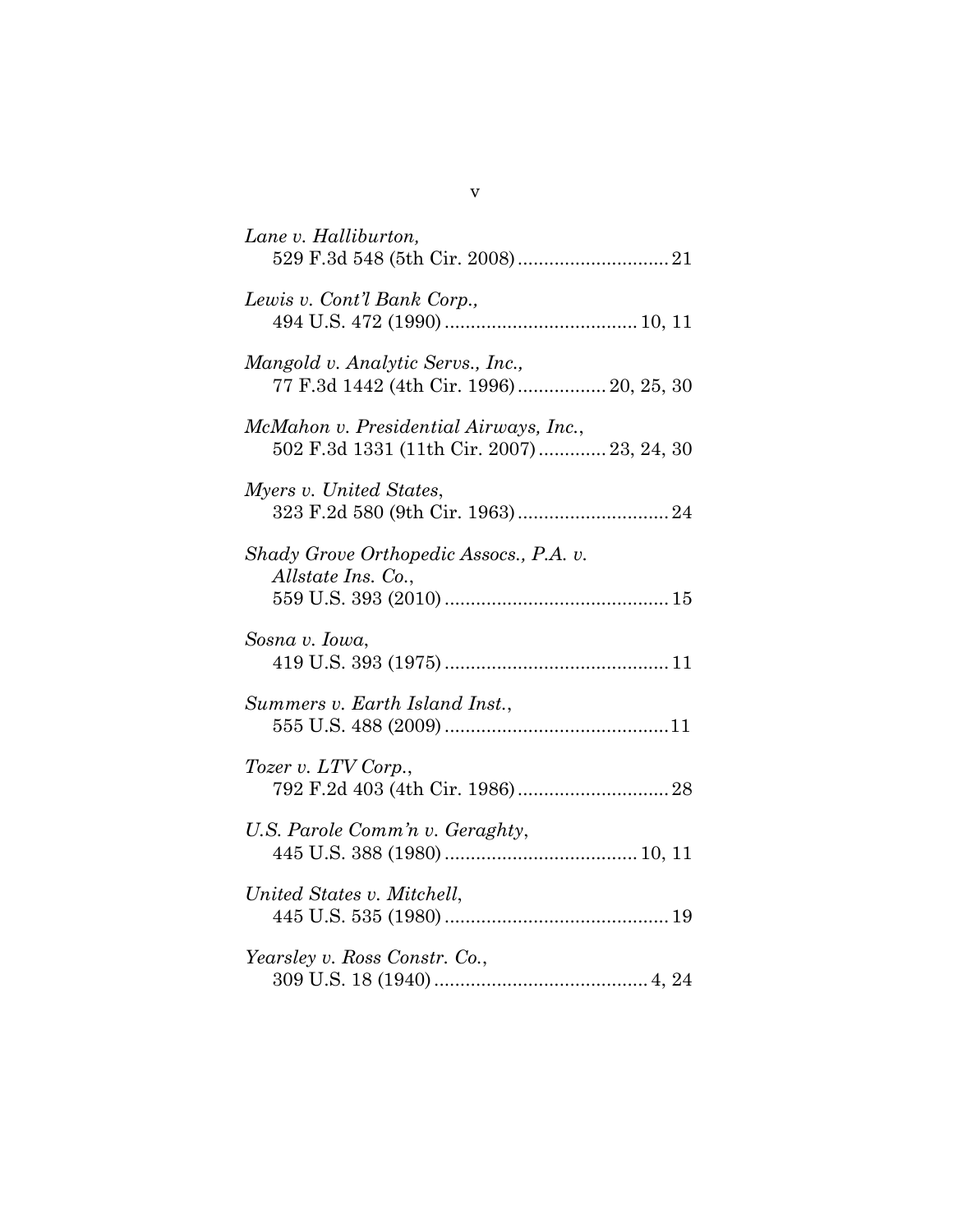# **STATUTES**

| <b>RULES</b>                                                                                                                     |
|----------------------------------------------------------------------------------------------------------------------------------|
|                                                                                                                                  |
|                                                                                                                                  |
|                                                                                                                                  |
| Fed. R. Civ. P. 23(f) advisory comm. note                                                                                        |
|                                                                                                                                  |
|                                                                                                                                  |
| <b>OTHER AUTHORITIES</b>                                                                                                         |
| 137 Cong. Rec. S16204-01 (Nov. 7, 1991)  15, 16                                                                                  |
| Brief of the Professional Services Council as<br>Amicus Curiae In Support of Petitioner,<br>Kellogg Brown & Root Servs., Inc. v. |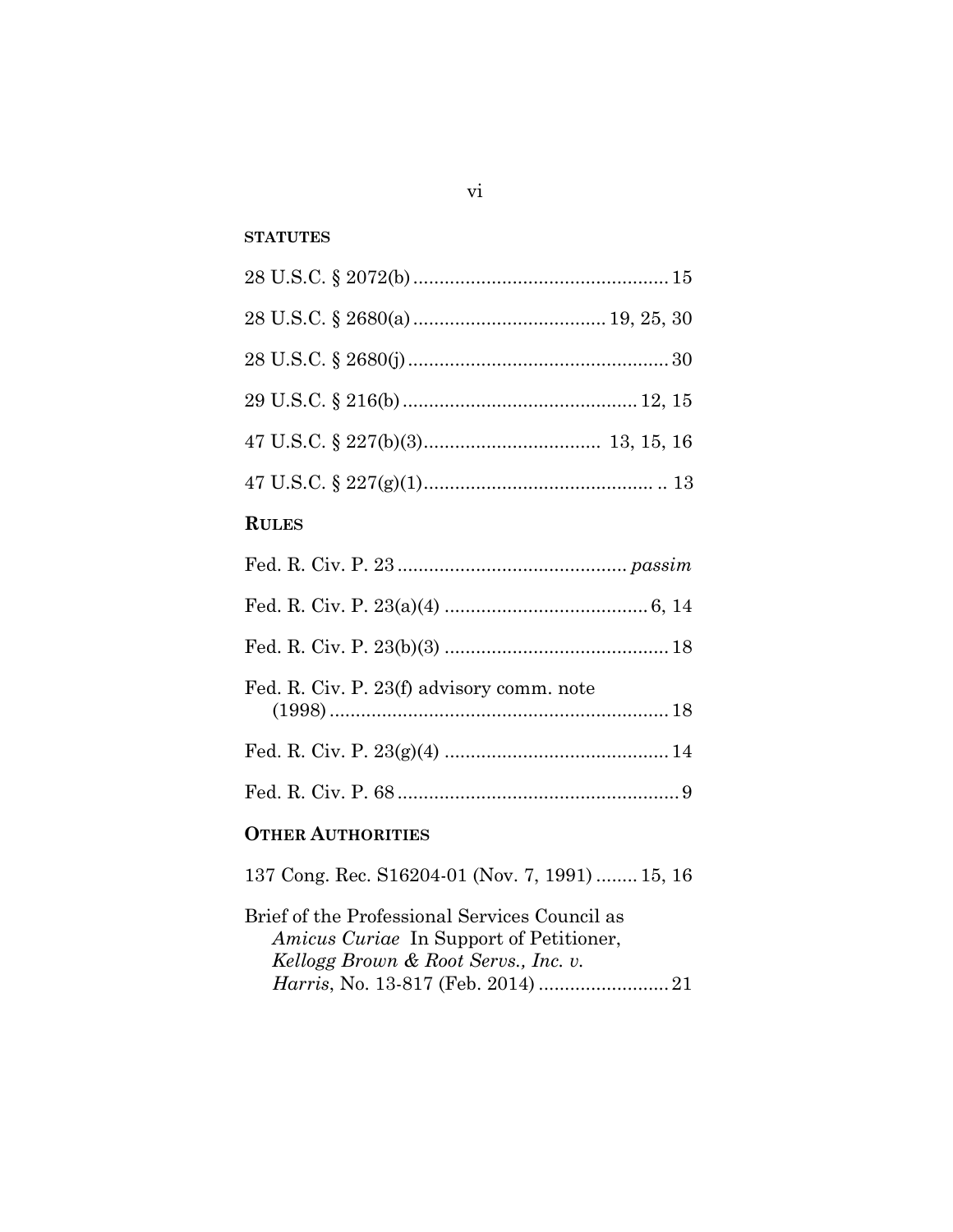| Brief for the United States as Amicus Curiae,                                                                                                                                                       |
|-----------------------------------------------------------------------------------------------------------------------------------------------------------------------------------------------------|
| KBR, Inc. v. Metzgar, No. 13-1241 (Dec.                                                                                                                                                             |
|                                                                                                                                                                                                     |
| Federal Communications Commission, FCC<br><b>Strengthens Consumer Protections Against</b><br>Unwanted Calls and Texts (June 18, 2015),<br>available at                                              |
| https://www.fcc.gov/document/fcc-                                                                                                                                                                   |
| strengthens-consumer-protections-against-<br>unwanted-calls-and-texts (last visited July                                                                                                            |
|                                                                                                                                                                                                     |
| Federal Communications Commission, FCC<br>15-72, Declaratory Ruling & Orders (July<br>$10, 2015$ , available at<br>https://www.fcc.gov/document/tcpa-<br>omnibus-declaratory-ruling-and-order (last |
|                                                                                                                                                                                                     |
| Lesli C. Esposito & Brian J. Boyle, TCPA<br>Enforcement and Compliance, For the                                                                                                                     |
| Moshe Schwartz & Jennifer Church Cong.<br>Research Serv., R43074, Dept. of Defense's<br>Use of Contractors to Support Military<br>Operations: Background, Analysis, and                             |
| Petition For a Writ of Certiorari, Spokeo, Inc.                                                                                                                                                     |
| v. Robins, No. 13-1339 (May 2014) 17                                                                                                                                                                |

# vii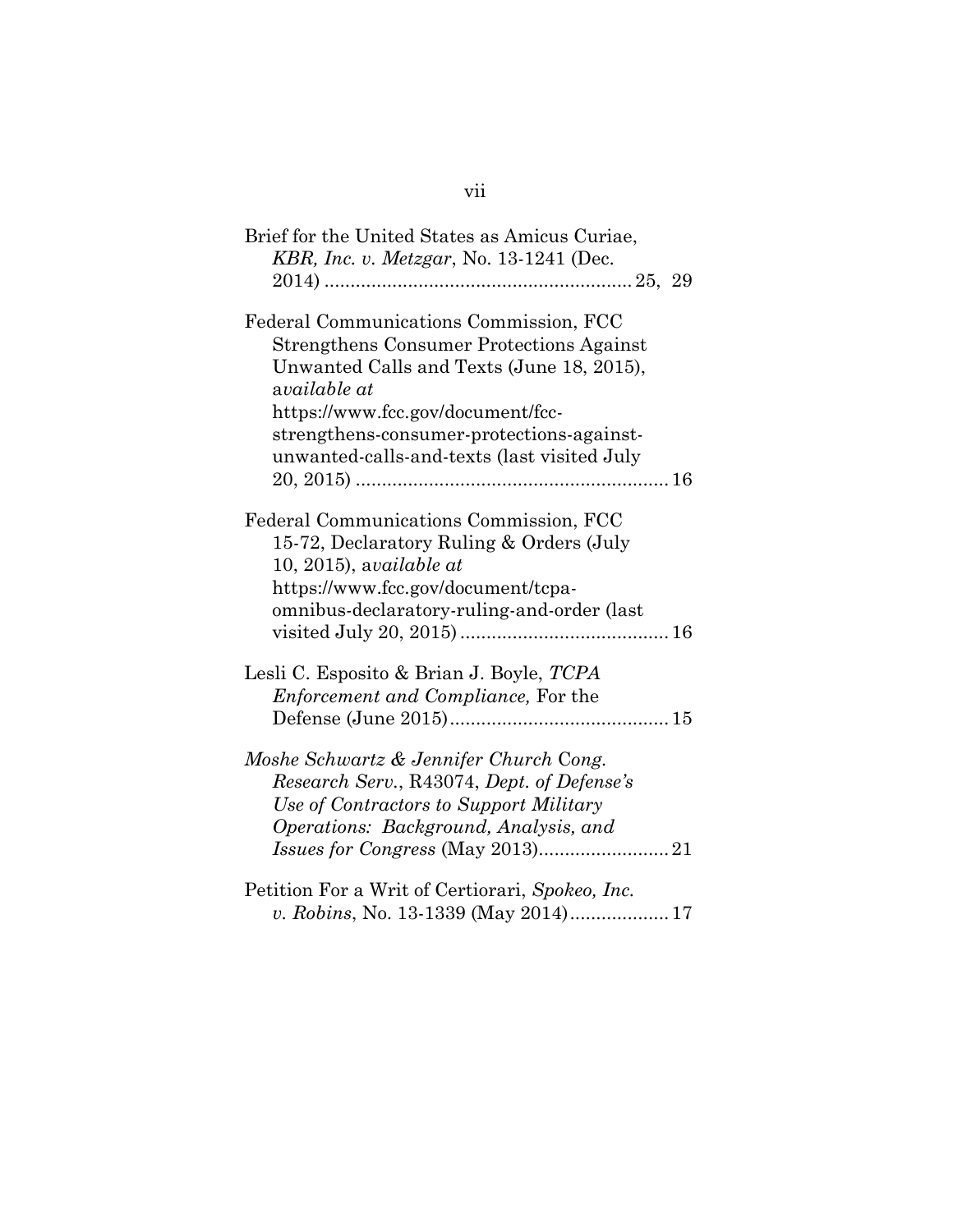# viii

| The State of Class Actions Ten Years After the    |  |
|---------------------------------------------------|--|
| <b>Enactment of the Class Action Fairness Act</b> |  |
| 114th Cong. (2015) (Statement of John             |  |
| Parker Sweeney, President, DRI—The                |  |
| Voice of the Defense Bar), <i>available at</i>    |  |
| http://tinyurl.com/kvmjm5v (last visited          |  |
|                                                   |  |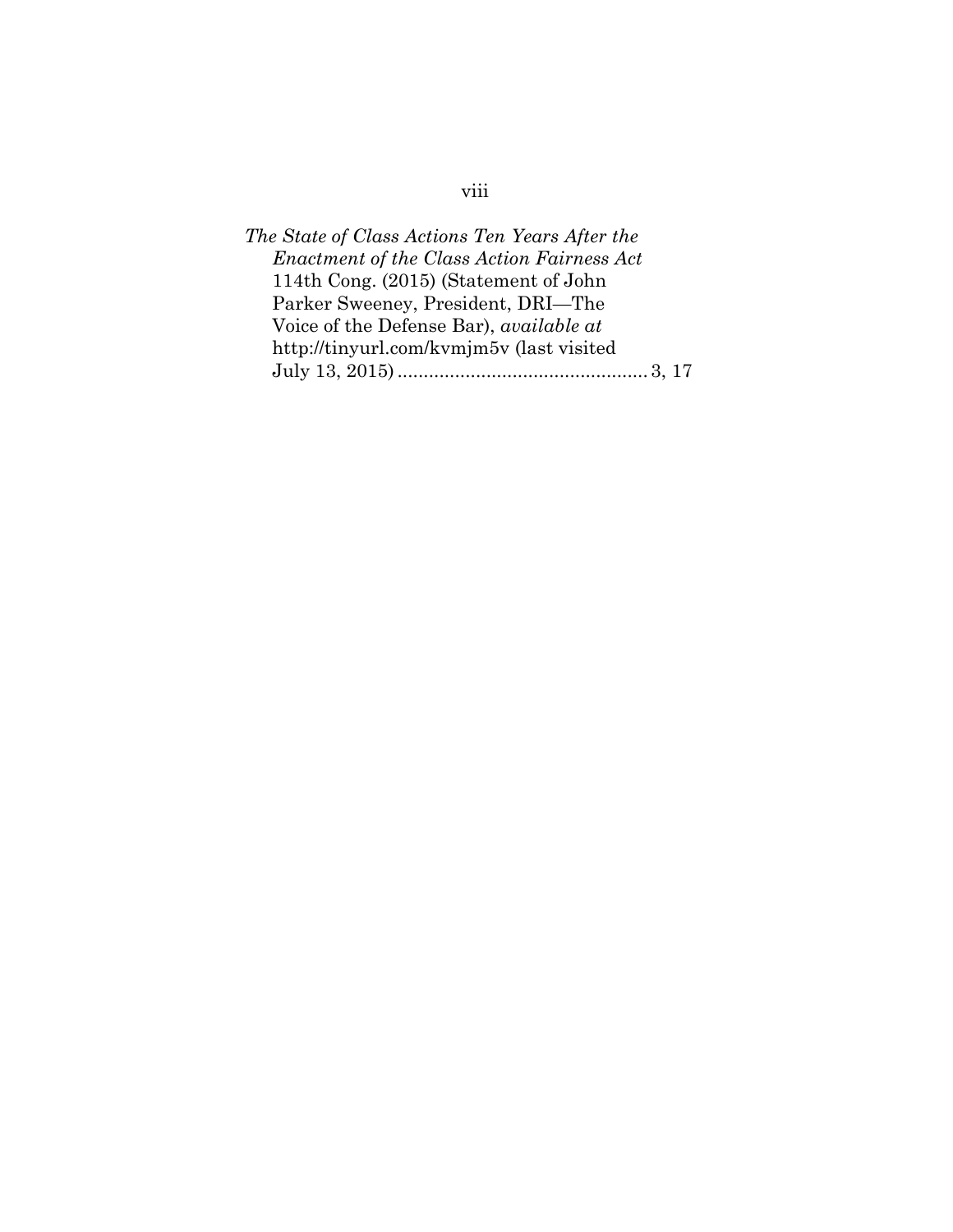#### <span id="page-9-0"></span>**INTEREST OF THE** *AMICI CURIAE*[1](#page-9-2)

DRI—The Voice of the Defense Bar ("DRI") is an organization of more than 22,000 attorneys involved in the defense of civil litigation. DRI is committed to enhancing the skills, effectiveness, and professionalism of civil litigation defense attorneys, addressing substantive, procedural, and policy issues germane to the defense of civil litigation, and improving the civil justice system. To help accomplish these objectives, DRI participates as *amicus curiae* in carefully selected appeals concerning subjects that are particularly important to civil defense attorneys, their clients, and the conduct of civil litigation. Achieving fairness in class-action litigation is one of DRI's most important objectives. For this reason, DRI has filed *amicus* briefs in many Supreme Court cases involving the justiciability, certification, conduct, or reviewability of class-action suits or other types of representative or collective litigation, including in *Genesis Healthcare Corp. v. Symczyk*, 133 S. Ct. 1523 (2013), *Comcast Corp. v. Behrend*, 133 S. Ct. 1426 (2013), and *Wal-Mart Stores, Inc. v. Dukes*, 131 S. Ct. 2541

<span id="page-9-2"></span><span id="page-9-1"></span><sup>1</sup> In accordance with Supreme Court Rule 37.6, *amici* certify that no counsel for a party authored this brief in whole or part, and that no party's counsel, no party, and no person other than *amici*, their members, and their counsel, made a monetary contribution intended to fund preparation or submission of this brief. Petitioner's and Respondent's counsel have lodged with the Clerk letters granting blanket consent to the submission of *amicus* briefs.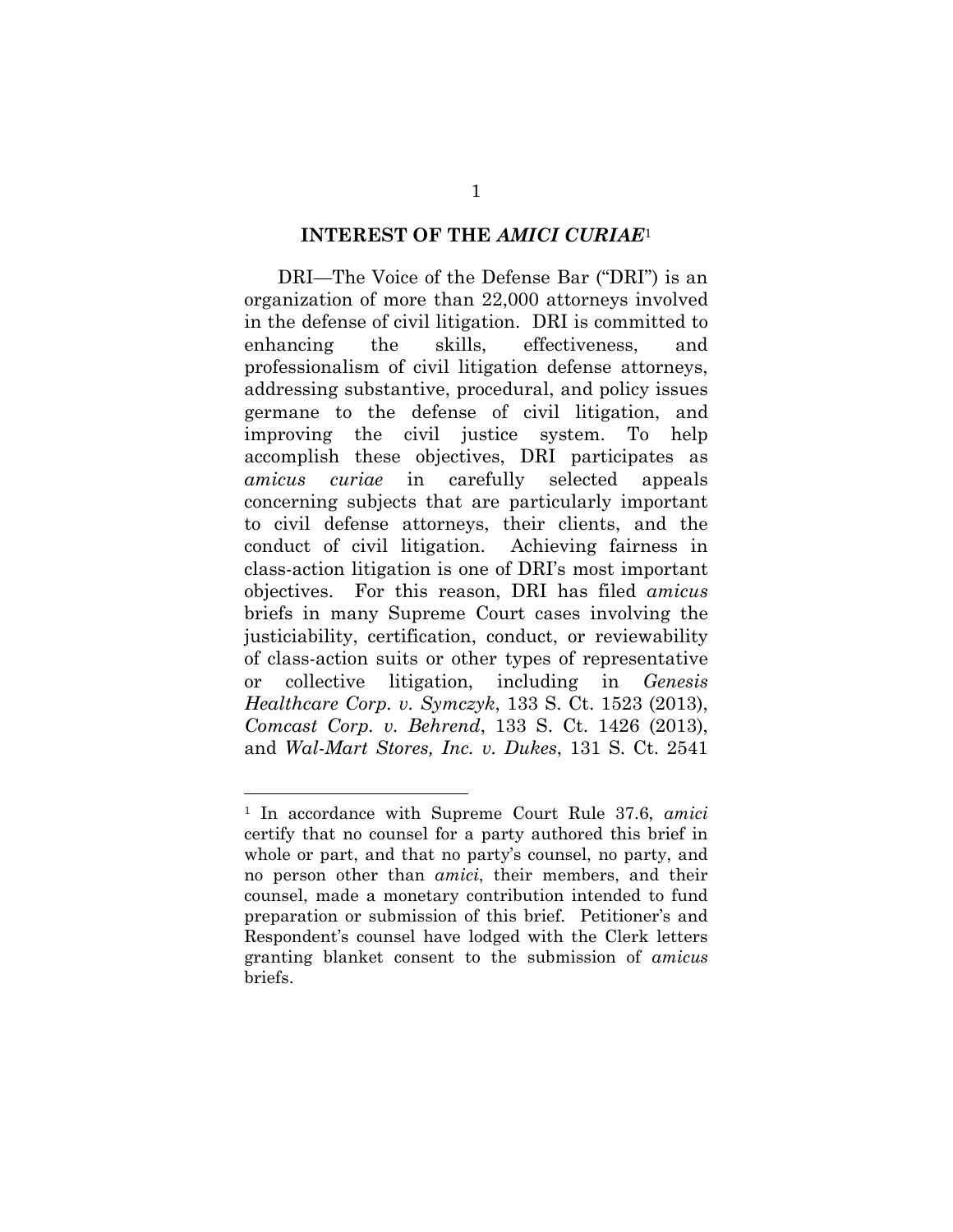(2011). Preserving immunities and other pretrial defenses that are available to defendants in federal or state-law damages litigation is another subject of critical importance to DRI and its members.

The Professional Services Council—The Voice of the Government Services Industry ("PSC")—is the national trade association for the government professional and technology services industry. PSC's more than 380 member companies represent small, medium, and large businesses that provide federal departments and agencies with a wide range of professional and technology services, including information technology, engineering, logistics, facilities management, operations and maintenance, consulting, international development, scientific, social, and environmental services. Together, the association's members employ hundreds of thousands of Americans in all 50 states. Many PSC member companies directly support the U.S. Government through contracts with the Department of Defense and other national security or humanitarian-related federal agencies, both domestically and abroad. The federal government's ability to rely upon PSC's members for many types of essential military and non-military-related services would be seriously impaired if derivative sovereign immunity and other dispositive pretrial defenses were unavailable to protect contractors from liability suits in connection with performance of government-authorized work.

\* \* \*

*Amici* and their members have a substantial interest in the class-action mootness and derivative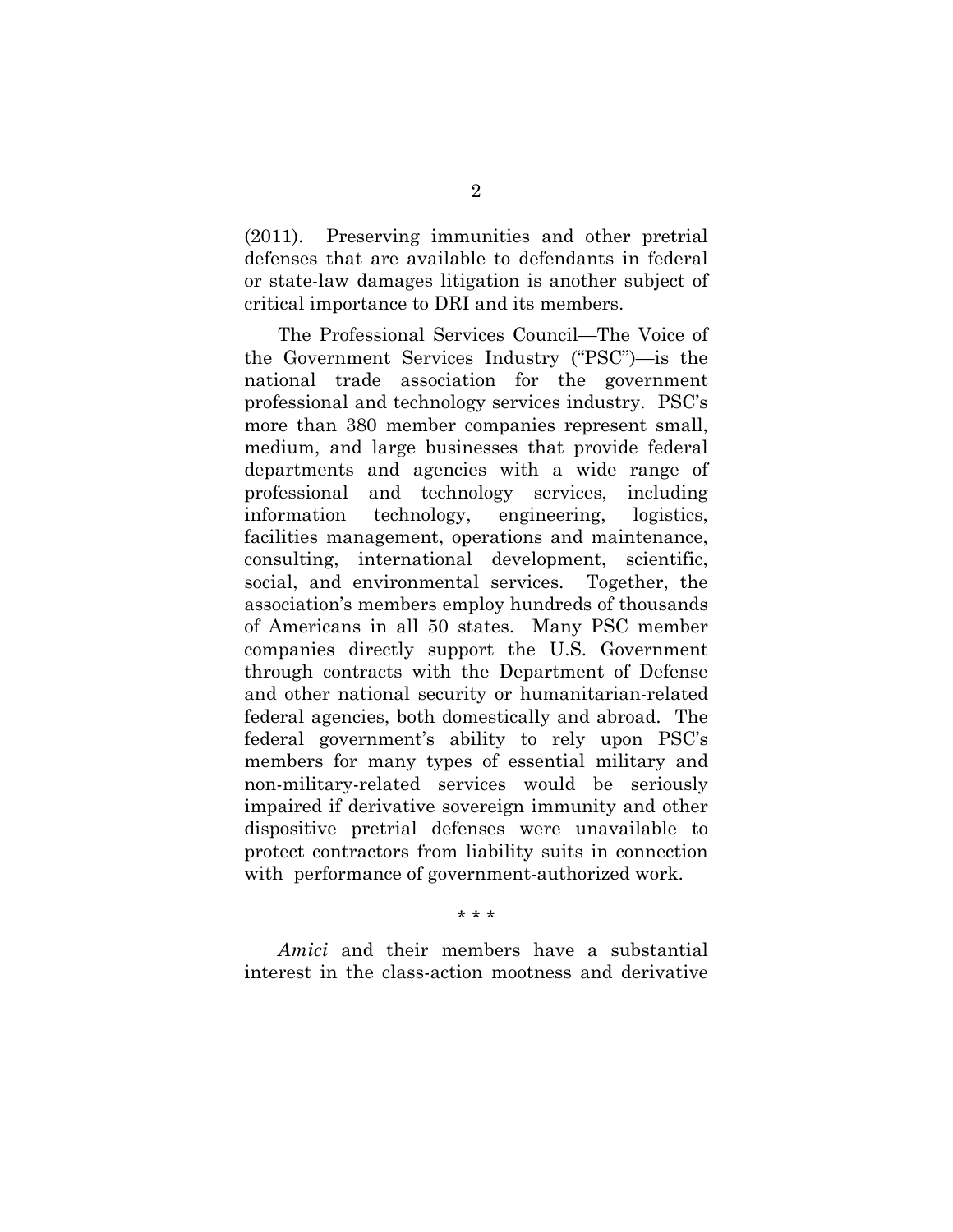sovereign immunity questions presented by this appeal.

1. Despite efforts at class-action reform, the ongoing proliferation of class-action suits—and the multi-million dollar, pretrial settlements that class counsel frequently exact from corporate defendants—threaten the economic well-being, stability, and reputation of virtually every American business, and in turn, the nation's economy. The attorney-fee bonanza that class counsel seek includes putative "no-injury" class actions alleging widespread, but as here, inadvertent violations of federal privacy or financial protection statutes such as the Telephone Consumer Protection Act ("TCPA"), which make statutory damages available to individual claimants without requiring proof of actual harm. *See generally The State of Class Actions Ten Years After the Enactment of the Class Action Fairness Act*: *Hearing Before the Subcomm. on the Constitution and Civil Justice of the H. Comm. on the Judiciary,* 114th Cong. (2015) (Statement of John Parker Sweeney, President, DRI—The Voice of the Defense Bar).[2](#page-11-2)

<span id="page-11-1"></span><span id="page-11-0"></span>The question of whether a no-injury or other class action can be certified under Federal Rule of Civil Procedure 23—and thus proceed to settlement or trial—where an individual named plaintiff has received a pre-certification offer of complete relief not

<span id="page-11-2"></span><sup>2</sup> *Available at* http://tinyurl.com/kvmjm5v (last visited July 13, 2015).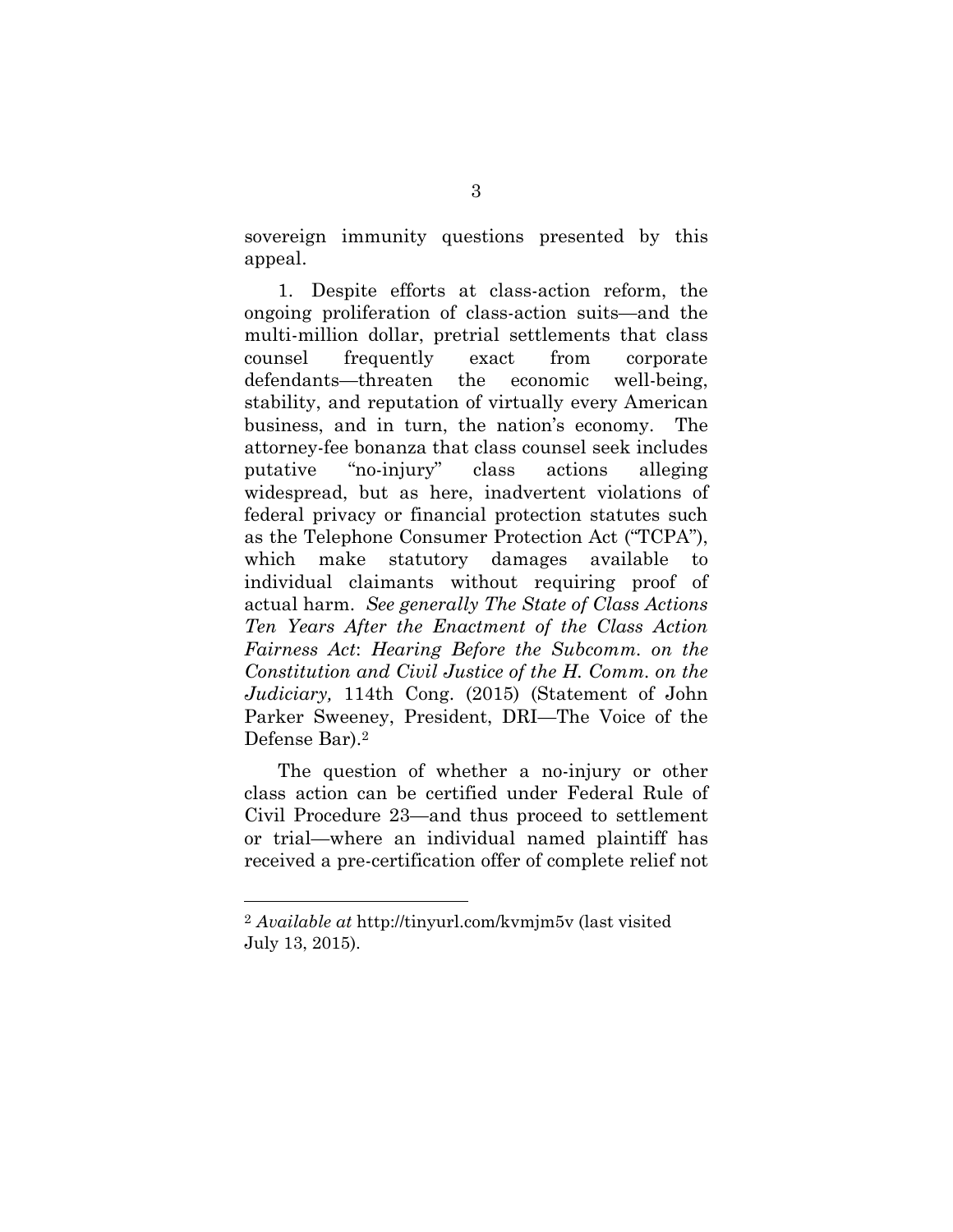only implicates the Article III case-or-controversy requirement, but also goes to the heart of class-action fairness. This is particularly true where putative class actions arise under statutes which, like the TCPA, are intended to redress individual claims by providing modest, statutorily specified damages.

2. As this appeal illustrates, government contractors that provide services for the Department of Defense or other federal departments or agencies are among the class-action litigation industry's targets. Subjecting a federal government contractor to the often astronomical cost of settling class-action litigation, or to the very substantial burdens, risks, and expense of defending such suits, is particularly unjust where, as here, the litigation relates to performance of contractual services for the federal government—services that not only were requested, authorized, directed, accepted, and paid for by the government, but also, if performed by government rather than contractor personnel, would be insulated from suit by sovereign immunity.

<span id="page-12-0"></span>Derivative sovereign immunity is predicated on the principle that a federal government contractor should not be subjected to private party damages litigation, much less liability, for "executing [the] will" of the government. *Yearsley v. Ross Constr. Co.*, 309 U.S. 18, 21 (1940). As this Court more recently explained in an analogous context, government contactors should not be "left holding the bag." *Filarsky v. Delia*, 132 S. Ct. 1657, 1666 (2012). Allowing private parties to pursue damages claims against government contractors arising out of the services that they perform for the U.S. military and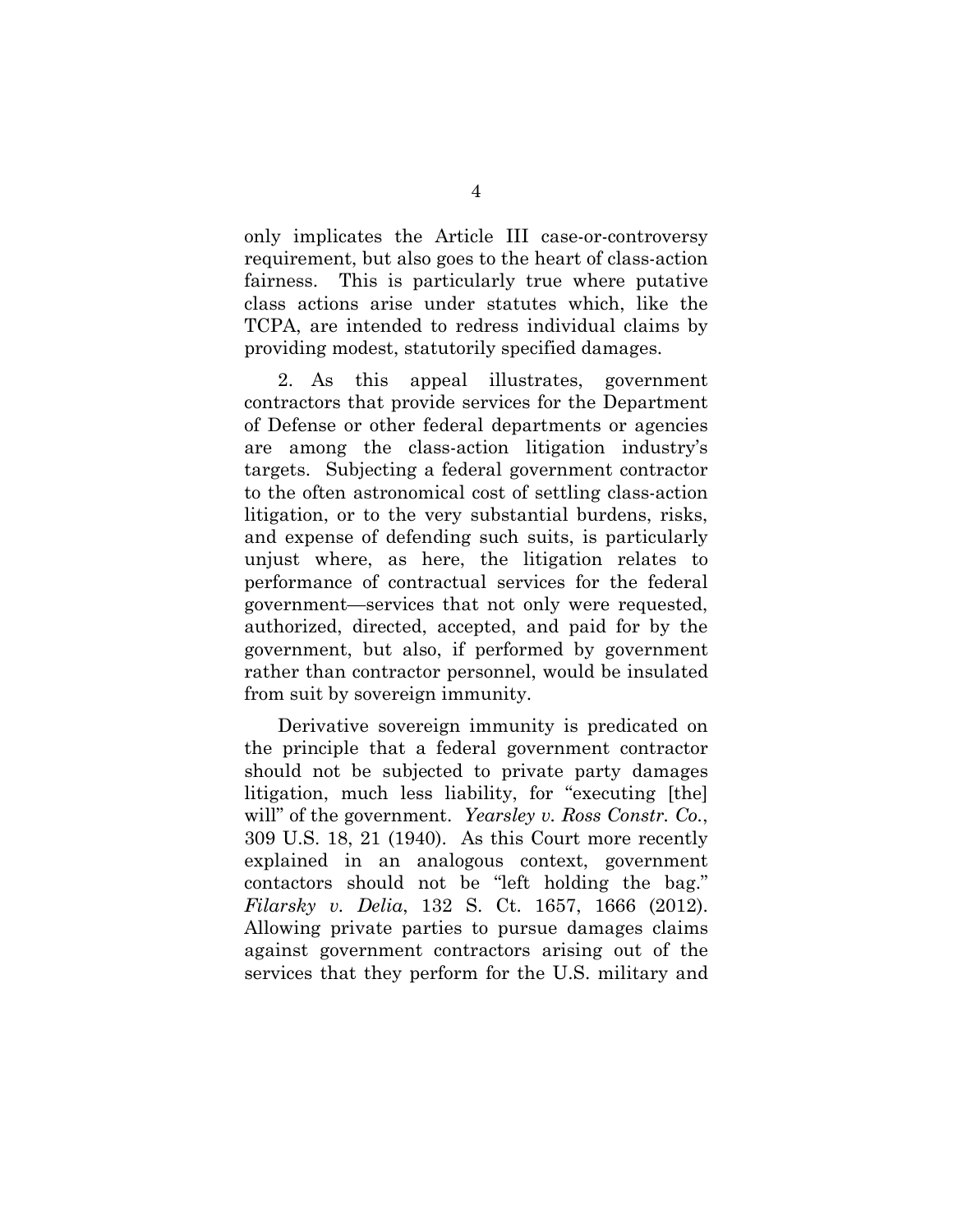numerous other federal departments and agencies damages claims that sovereign immunity bars from being brought against the government itself—would undermine the federal procurement process. Permitting such litigation would deter contractors from participating in the expanding universe of government work and/or increase the government's costs of using contractors for such work. For these reasons, *amici* urge the Court to reaffirm a broad and robust derivative sovereign immunity doctrine.

#### **SUMMARY OF ARGUMENT**

This appeal affords the Court the opportunity to reaffirm important Article III case-or-controversy principles that undergird the nation's civil justice system and derivative sovereign immunity principles that are essential to the operation of the federal government, including the U.S. military.

Class-action litigation has become rampant against American business. The increasing number of federal privacy and financial protection statutes, such as the TCPA, which provide individuals with statutorily specified damages for inadvertent violations and require no showing of actual harm, has fueled the class-action plaintiff bar's onslaught. The present litigation illustrates what TCPA litigation has become—a big-time, multi-million dollar, putative class action encompassing 100,000 individuals who allegedly received from a U.S. Navy contractor, without their consent, a single, inadvertent, entirely harmless, 29-word recruitmentrelated text message (among *billions* of text messages sent and received within the United States every day).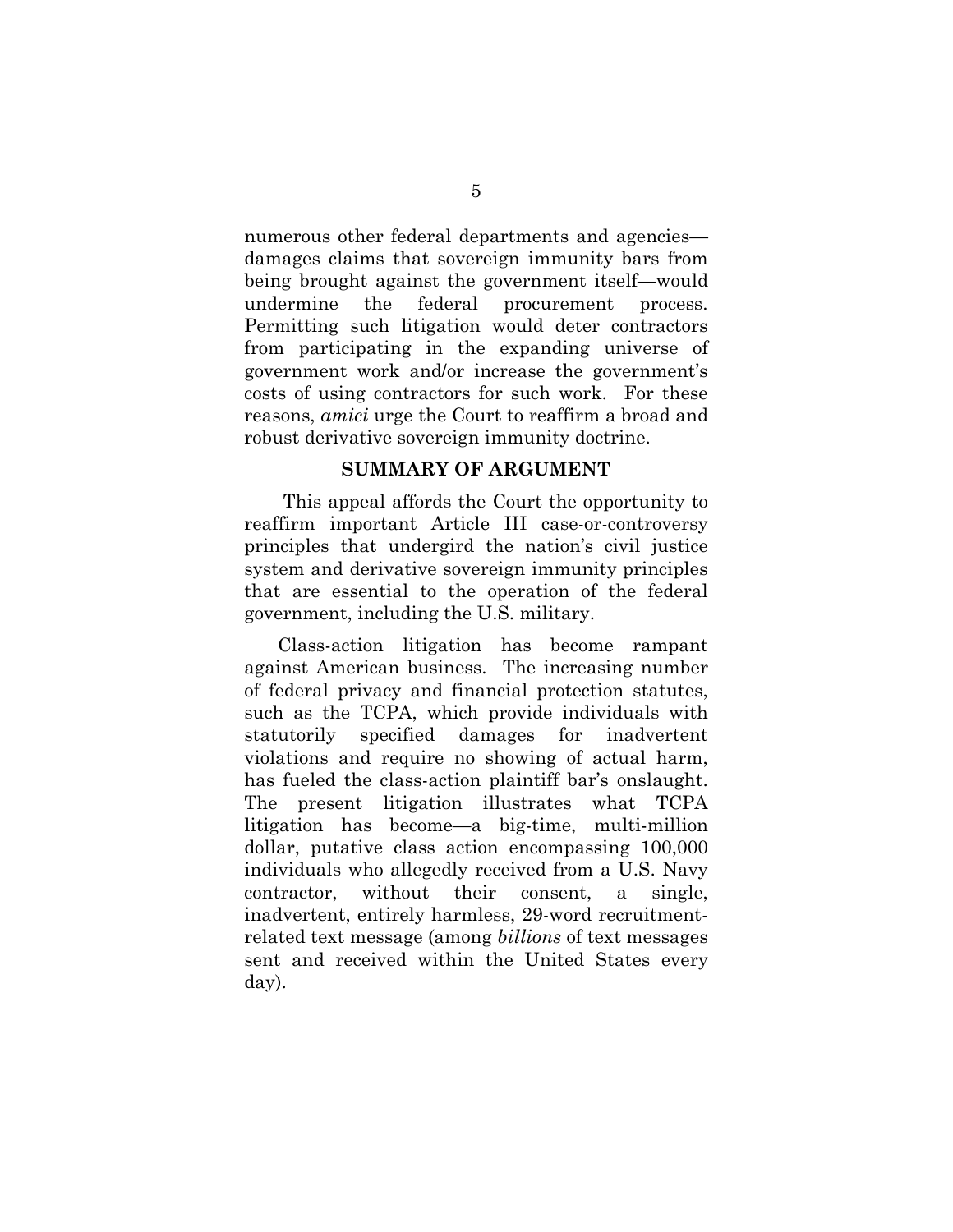Well-settled mootness principles, derived from the Article III case-or-controversy requirement, should apply where, as here, the sole-named plaintiff in a putative class action has been offered complete relief prior to class certification, but for some reason attempts to proceed with the litigation. Such a putative class action should be treated as moot for the same reasons that this Court in *Genesis Healthcare Corp. v. Symczyk*, 133 S. Ct. 1523 (2013), held that a Fair Labor Standards Act ("FLSA") collective-action suit was mooted where the plaintiff received (and declined to accept) an offer of complete relief. The case for mootness is even stronger in the context of class actions. This is because classcertification requirements, such as the adequacy-ofrepresentation prerequisite established by Federal Rule of Civil Procedure 23(a)(4), cannot be satisfied by a plaintiff who has received an offer of complete relief, and thus, no longer has a personal stake in his own litigation. Because mootness is a constitutional, not contractual, principle, failure to accept such an offer does not alter the case-or-controversy analysis.

The unfairness of allowing a multi-million dollar class action to proceed without a named plaintiff who has a personal stake in the litigation is exacerbated where, as here, the defendant is a federal government contractor whose alleged violation of a federal privacy protection statute arose entirely out of services that the U.S. military requested and supervised. If the Navy had performed those services itself (i.e., utilized uniformed personnel to send out the exact same text message to the same individuals), Respondent Gomez could not have successfully pursued a TCPA suit, either on behalf of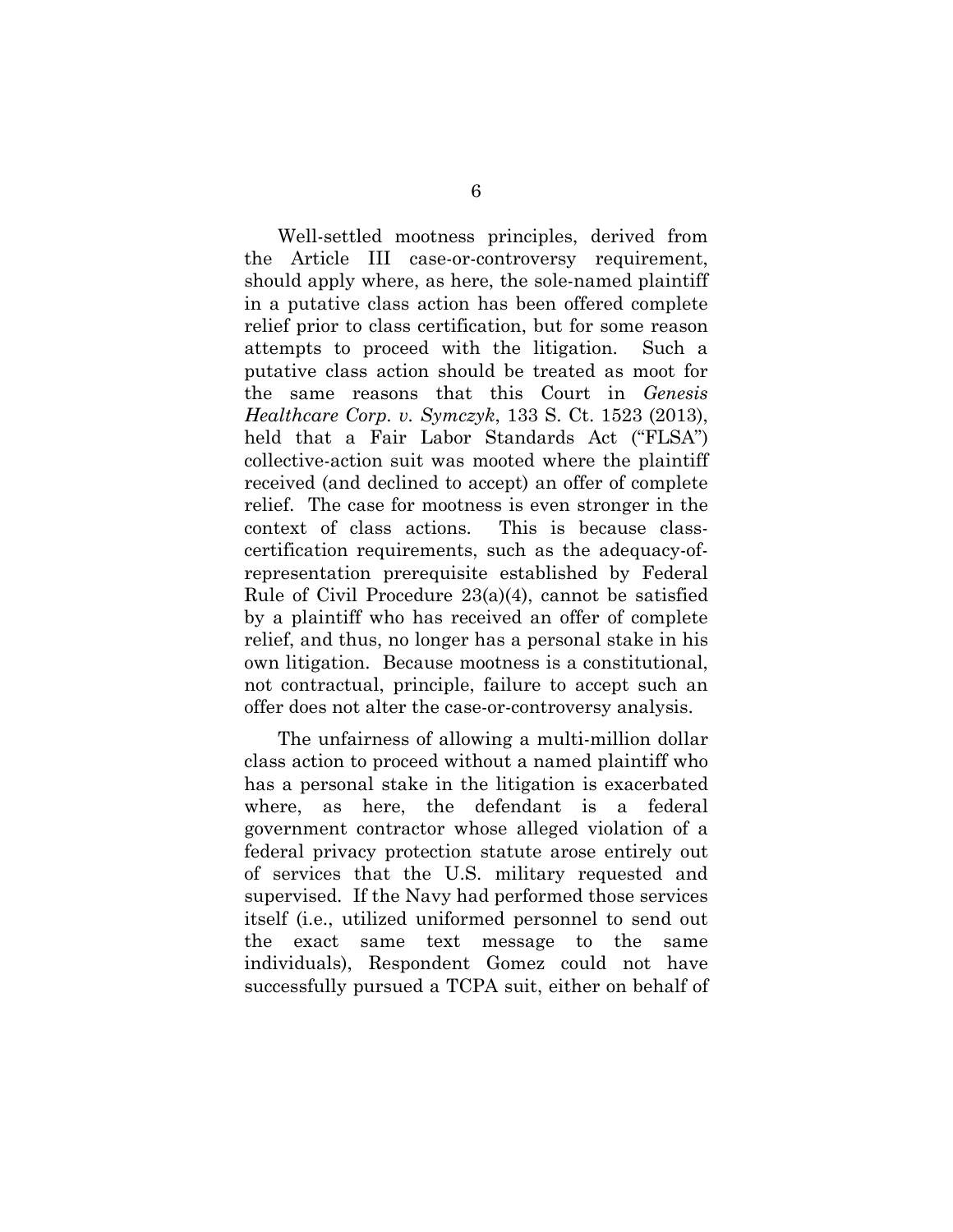himself or a putative class. Such a suit would be barred by sovereign immunity. The same federal interests that underlie sovereign immunity, such as enabling the Department of Defense and other federal departments and agencies to get their work done without the fear, burden, or cost of damages litigation, justify derivative sovereign immunity for federal contractors that help the government carry out its work. Indeed, the need for derivative sovereign immunity is crucial in view of the federal government's extensive reliance upon contractors both in foreign combat theaters and throughout the homeland. Limiting derivative sovereign immunity to the domestic public works scenario involved in the seminal but 75 year-old *Yearsley* opinion would not come close to serving the federal government's procurement-related interests in the Twenty-First Century.

Insofar as the Court addresses derivative sovereign immunity in this appeal, it should hold that derivative sovereign immunity applies where, as here, a damages claim arises out of services performed by a federal government contractor, and a similar claim, if filed directly against the United States, would be barred by sovereign immunity. The derivative sovereign immunity afforded to contractors under this standard is coextensive with—no broader or narrower than—the federal government's own sovereign immunity.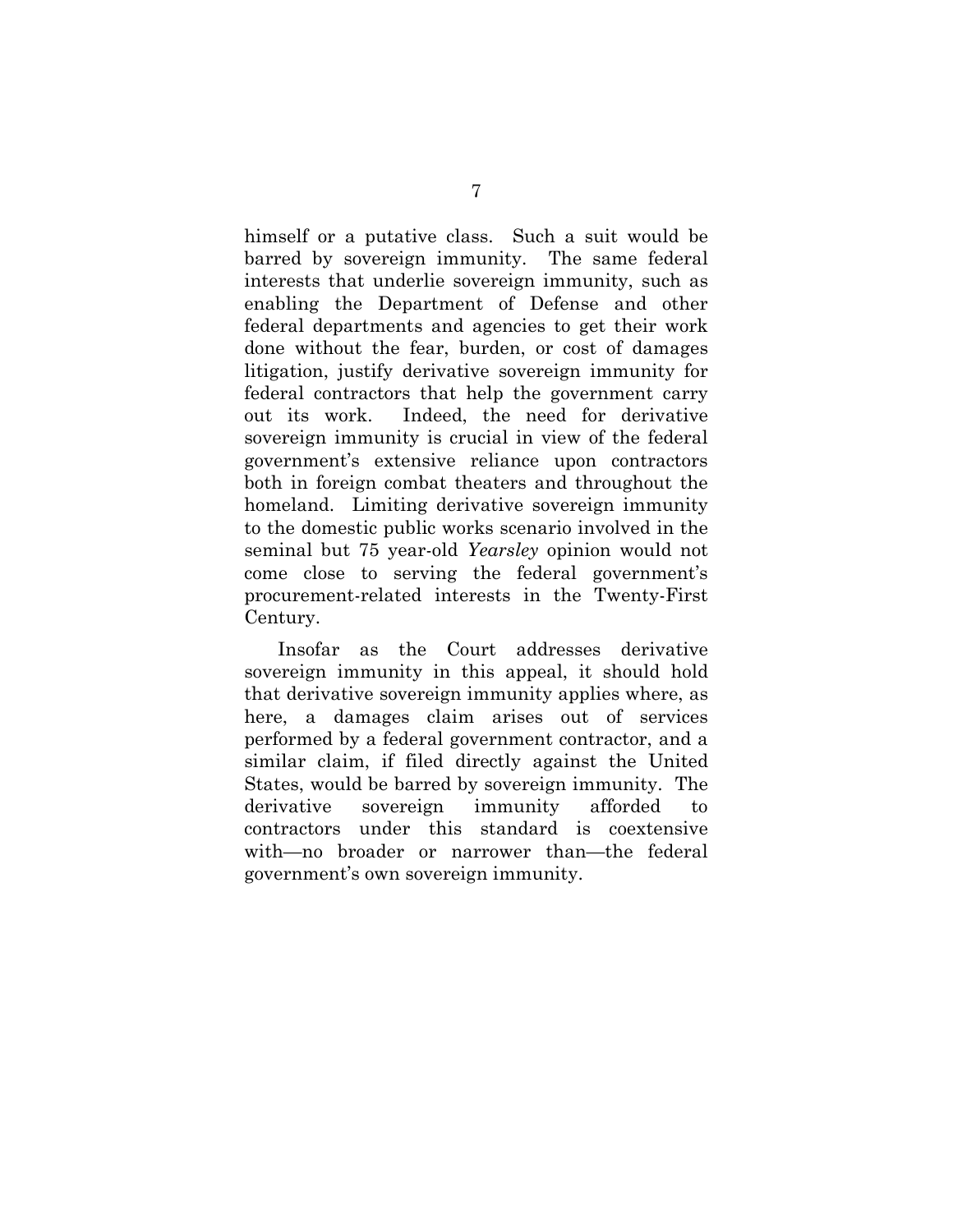#### <span id="page-16-0"></span>**ARGUMENT**

<span id="page-16-1"></span>**I. The Court Should Hold That A Putative Class Action Becomes Moot If The Named Plaintiff's Individual Claim Becomes Moot Prior To Class Certification**

# <span id="page-16-2"></span>**A. Well-Settled Principles Govern The Class-Action Mootness Question Presented By This Appeal**

As was the case with the FLSA collective-action mootness issue that this Court addressed in *Genesis Healthcare*, "[a] straightforward application of wellsettled mootness principles compels [the] answer" to the class-action mootness question presented here. 133 S. Ct. at 1529. In short, the putative TCPA class-action suit filed by Respondent Gomez should be dismissed as moot because having received Petitioner Campbell-Ewald Company's precertification offers of complete relief, his individual claim for relief is moot.

<span id="page-16-4"></span><span id="page-16-3"></span>"Article III, § 2, of the Constitution limits the jurisdiction of federal courts to 'Cases' and 'Controversies.'" *Id.* at 1528. "To enforce this limitation, [the Court] demand[s] that litigants demonstrate a 'personal stake' in the suit." *Camreta v. Greene*, 131 S. Ct. 2020, 2028 (2011) (quoting *Summers v. Earth Island Inst.*, 555 U.S. 488, 492 (2009)). The "personal stake" requirement is continuous: "To qualify as a case fit for federal-court adjudication, 'an actual controversy must be extant at all stages of review, not merely at the time the complaint is filed.'" *Arizonans for Official English v. Arizona*, 520 U.S. 43, 67 (1997) (quoting *Preiser v.*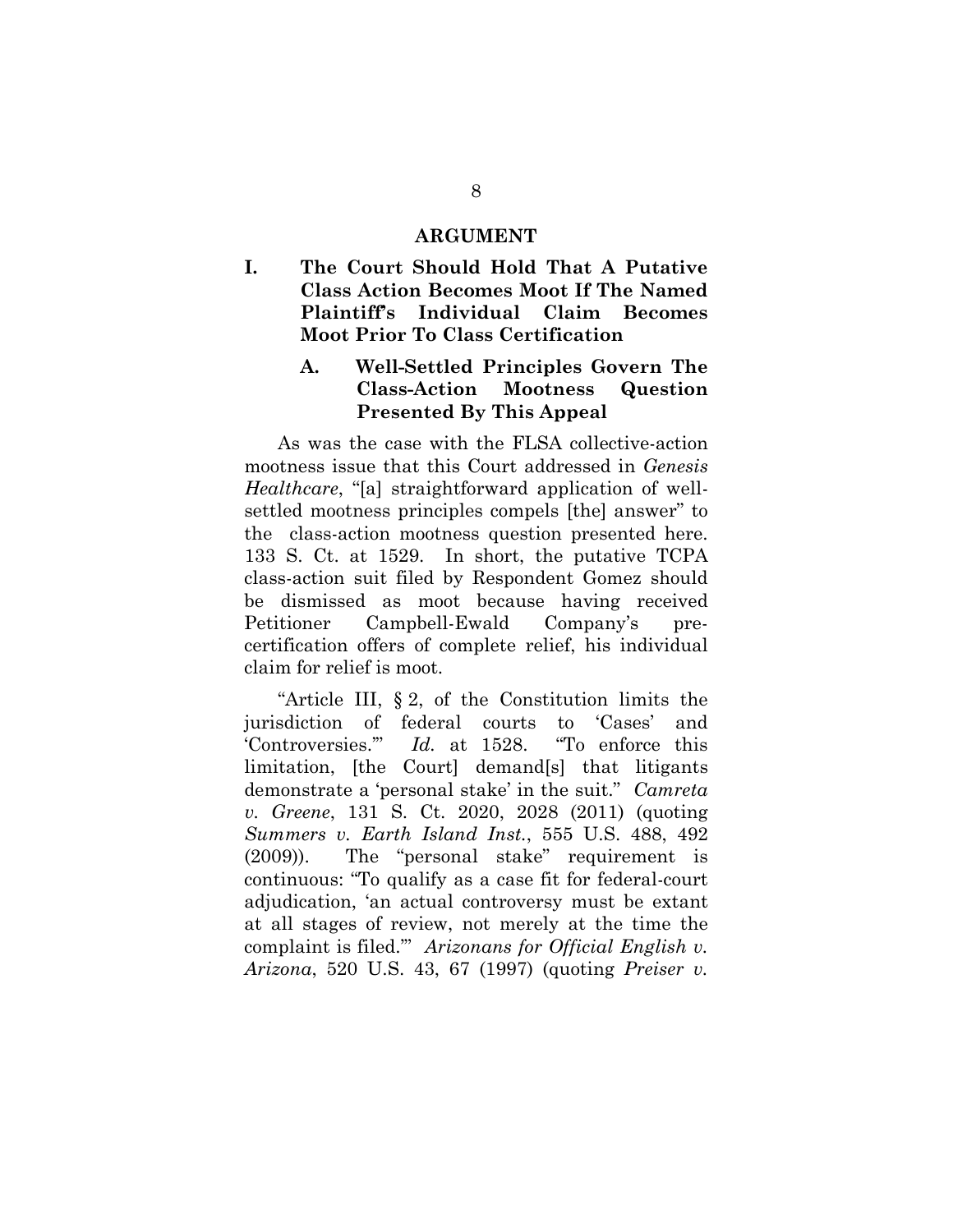*Newkirk*, 422 U.S. 395, 401 (1975)); *see also Genesis Healthcare*, 133 S. Ct. at 1528 (same). Thus, "the critical question under Article III is whether the litigant *retains* the necessary personal stake." *Camreta*, 131 S. Ct. at 2029 (emphasis added). Under the Court's well-established conditions for mootness, a personal stake no longer exists where, as here, the plaintiff cannot continue to demonstrate that his alleged injury "'will be redressed by a favorable decision.'" *Id.* at 2028 (quoting *Lujan v. Defenders of Wildlife*, 504 U.S. 555, 561 (1992)).

<span id="page-17-0"></span>Campbell-Ewald offered Gomez complete monetary and injunctive relief in the form of *both* an offer of judgment under Federal Rule of Civil Procedure 68 and a separate, parallel settlement offer. *See* Pet. App. 52a-61a. Although Gomez did not accept either of those offers, they were an "intervening circumstance [that] deprive[d] the plaintiff of [the] 'personal stake in the outcome of the lawsuit'" needed to satisfy the Article III case-orcontroversy requirement. *Genesis Healthcare*, 133 S. Ct. at 1528 (quoting *Lewis v. Cont'l Bank Corp.*, 494 U.S. 472, 477-78 (1990)). More specifically, the offers of complete relief entirely extinguished Gomez's dispute with Campbell-Ewald, and consequently, his ability to show that his alleged "injury" under the TCPA needs to be redressed by a favorable judicial decision. As a result, "the action no longer can proceed and must be dismissed as moot." *Ibid.*

According to Justice Kagan's dissenting opinion in *Genesis Healthcare*, "[a]n unaccepted settlement offer—like any unaccepted *contract* offer—is a legal nullity, with no operative effect." 133 S. Ct. at 1533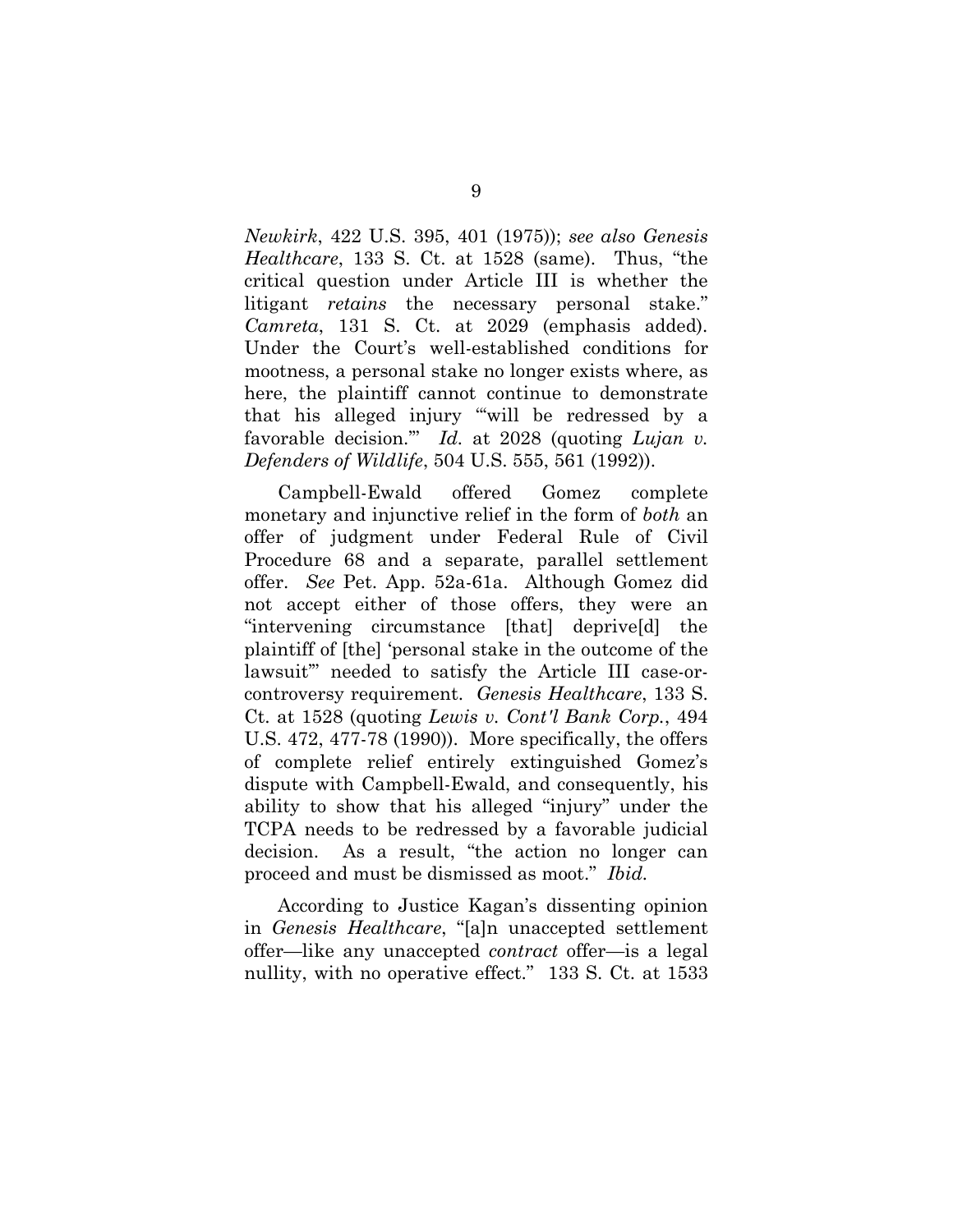(Kagan, J., dissenting) (emphasis added). But this Court's case-or-controversy jurisprudence makes it clear that mootness is a matter of constitutional law, not contract law. The Article III case-or-controversy requirement "ensures that the Federal Judiciary confines itself to its constitutionally limited role of adjudicating actual and concrete disputes." *Id.* at 1528 (citing *Summers*, 555 U.S. at 493). "Under Article III of the Constitution, federal courts may adjudicate only actual, ongoing cases or controversies.  $\ldots$  [I]t is not enough that a dispute was very much alive when suit was filed . . . ." *Lewis v. Cont'l Bank Corp.*, 494 U.S. 472, 477 (1990).

<span id="page-18-0"></span>A plaintiff who has been offered all of the relief that his complaint demands (or that he is statutorily entitled to receive) no longer can demonstrate that he has an "actual," "concrete," or "ongoing" dispute (i.e., a "case or controversy") with the defendant. Regardless of whether an offer of complete relief is accepted, the *tendering* of the offer transforms a case into a proceeding where "the issues presented are no longer 'live' [and] the parties lack a legally cognizable interest in the outcome." *U.S. Parole Comm'n v. Geraghty*, 445 U.S. 388, 396 (1980) (quoting *Powell v. McCormack*, 395 U.S. 486, 496 (1969)); *see also Genesis Healthcare*, 133 S. Ct. at 1529 n.4 (noting that courts of appeals on both sides of the Rule 68 offer-of-complete relief mootness issue "have recognized that a plaintiff's claim may be satisfied even without the plaintiff's consent").

Indeed, the process of "adjudicating" Respondent Gomez's claim against Campbell-Ewald despite that company's offers of complete relief no longer would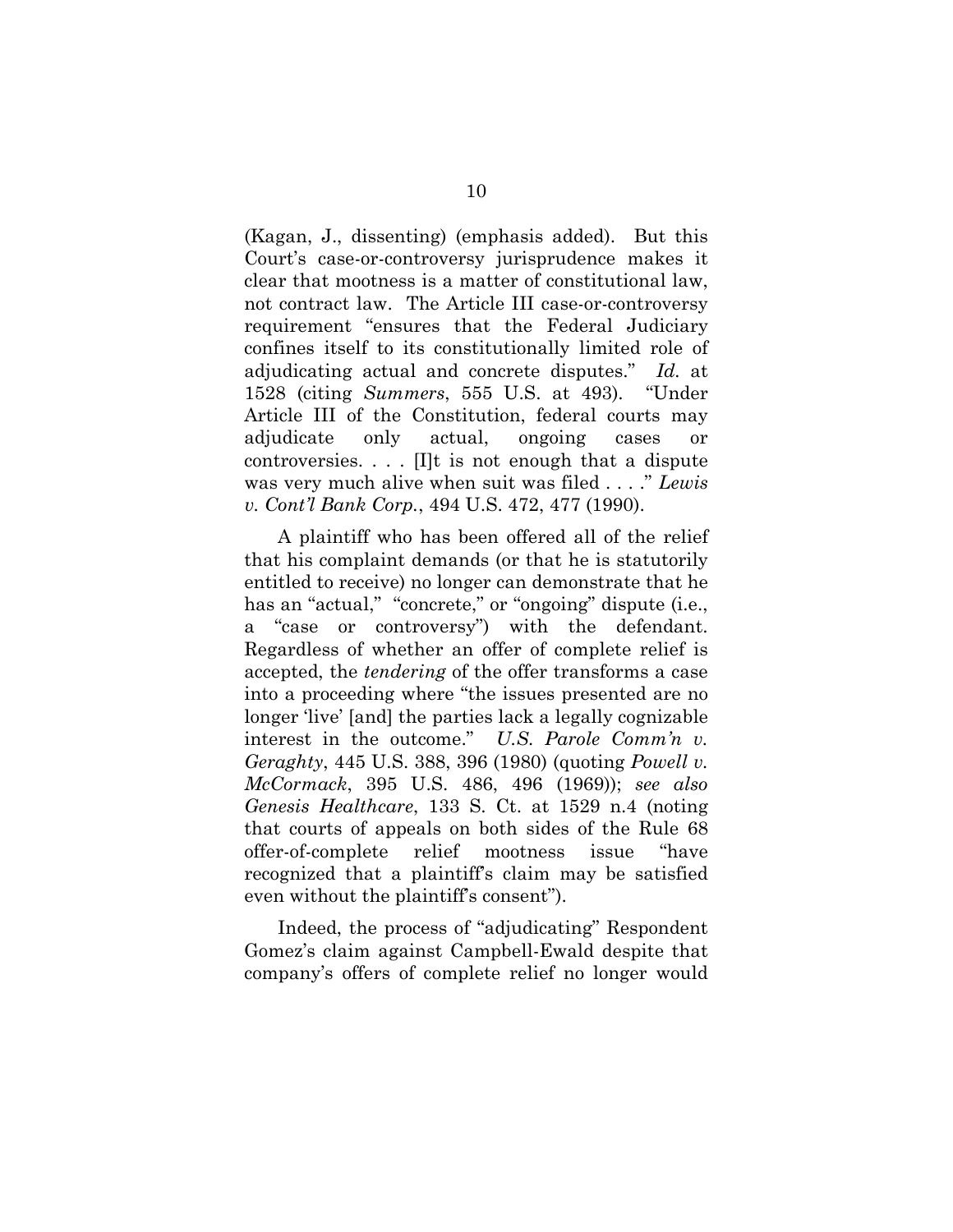<span id="page-19-0"></span>involve "'questions presented in an adversary context . . . . '" *U.S. Parole Comm'n,* 445 U.S. at 396*.* Such a mock proceeding would violate the case-orcontroversy requirement by producing what would be tantamount to an advisory opinion. *See generally Summers v. Earth Island Inst.*, 555 U.S. 488, 492 (2009) (the Article III case-or-controversy requirement restricts judicial power "to the traditional role of Anglo-American courts, which is to redress . . . actual . . . injury . . . caused by . . . violation of law"); *Lewis*, 494 U.S. at 477 ("Article III denies federal courts the power to decide questions that cannot affect the rights of litigants in the case before them . . . and confines them to resolving real [questions] . . . as distinguished from an opinion advising what the law would be . . . .") (internal quotation marks omitted).

The fact that Respondent's Complaint contained class allegations, *see* Pet. App. 3a, does not alter this result. "[R]espondent's suit became moot when [his] individual claim became moot, because [he] lacked any personal interest in representing others in this action." *Genesis Healthcare*, 133 S. Ct. at 1529*.* "[T]he mere presence of [class-action] allegations in the complaint cannot save the suit from mootness once the individual claim is satisfied." *Ibid.* And since Campbell-Ewald's settlement offers were made prior to a motion for class certification, *see* Pet. at 5, this is not a case where "a putative class acquires an independent legal status once it is certified under Rule 23." *Genesis Healthcare*, 133 S. Ct. at 1530 (distinguishing *Sosna v. Iowa*, 419 U.S. 393 (1975) and *U.S. Parole Comm'n v. Geraghty*, 445 U.S. 388). As in *Genesis Healthcare*, the offers of complete relief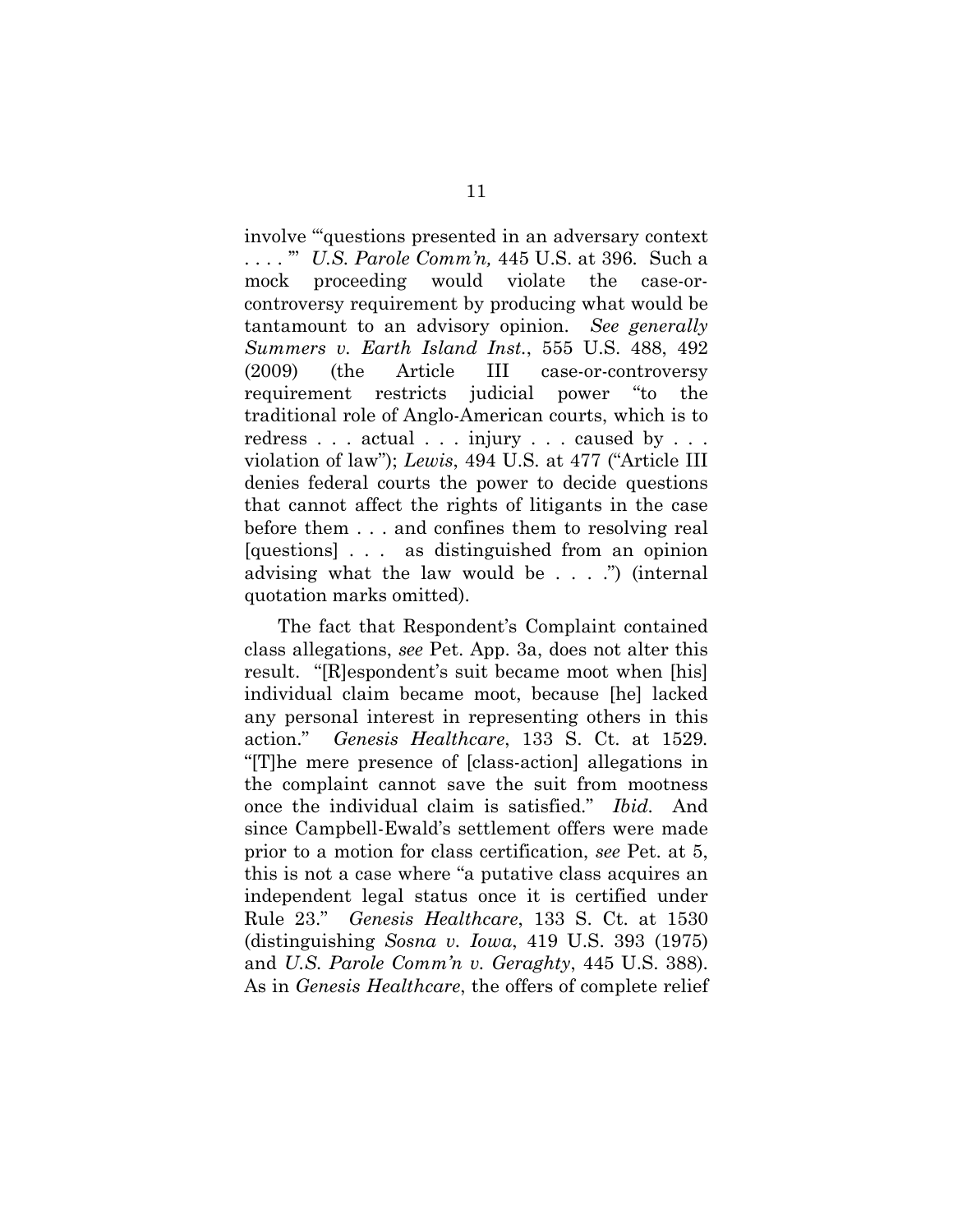not only mooted Gomez's individual claim, but also left him with "no personal interest in representing putative, unnamed claimants, nor any other continuing interest that would preserve [his] suit from mootness." *Id.* at 1532.

# <span id="page-20-0"></span>**B. Mootness Is Even More Compelling Here Than It Was In** *Genesis Healthcare*

*Genesis Healthcare* involved a plaintiff's wageand-hour suit for FLSA damages filed "on behalf of herself and 'all other persons similarly situated.'" 133 S. Ct. at 1527. The plaintiff failed to accept a Rule 68 offer of judgment that "afforded [her] complete relief." *Id.* at 1528. Assuming, without deciding, that the Rule 68 offer mooted the plaintiff's individual claim, the Court held that the plaintiff's putative FLSA "collective-action" suit was mooted too. *Id.* at 1529.

The reasons why a putative (i.e., not-yetcertified), Rule 23 class action should be deemed moot where, as here, the named plaintiff's claim is moot, are even more convincing:

<span id="page-20-1"></span>1. The FLSA provision at issue in *Genesis Healthcare* "gives employees the right to bring a private cause of action on their own behalf *and on behalf of 'other employees similarly situated*' for specified violations of the FLSA." *Id.* at 1527 (quoting 29 U.S.C. § 216(b)) (emphasis added); *see also id.* at 1527 n.1, 1528, 1530, 1532 (referring to the "conditional certification" procedure employed by some courts in connection with  $\S 216(b)$  collective actions). Despite the plaintiff's statutory right under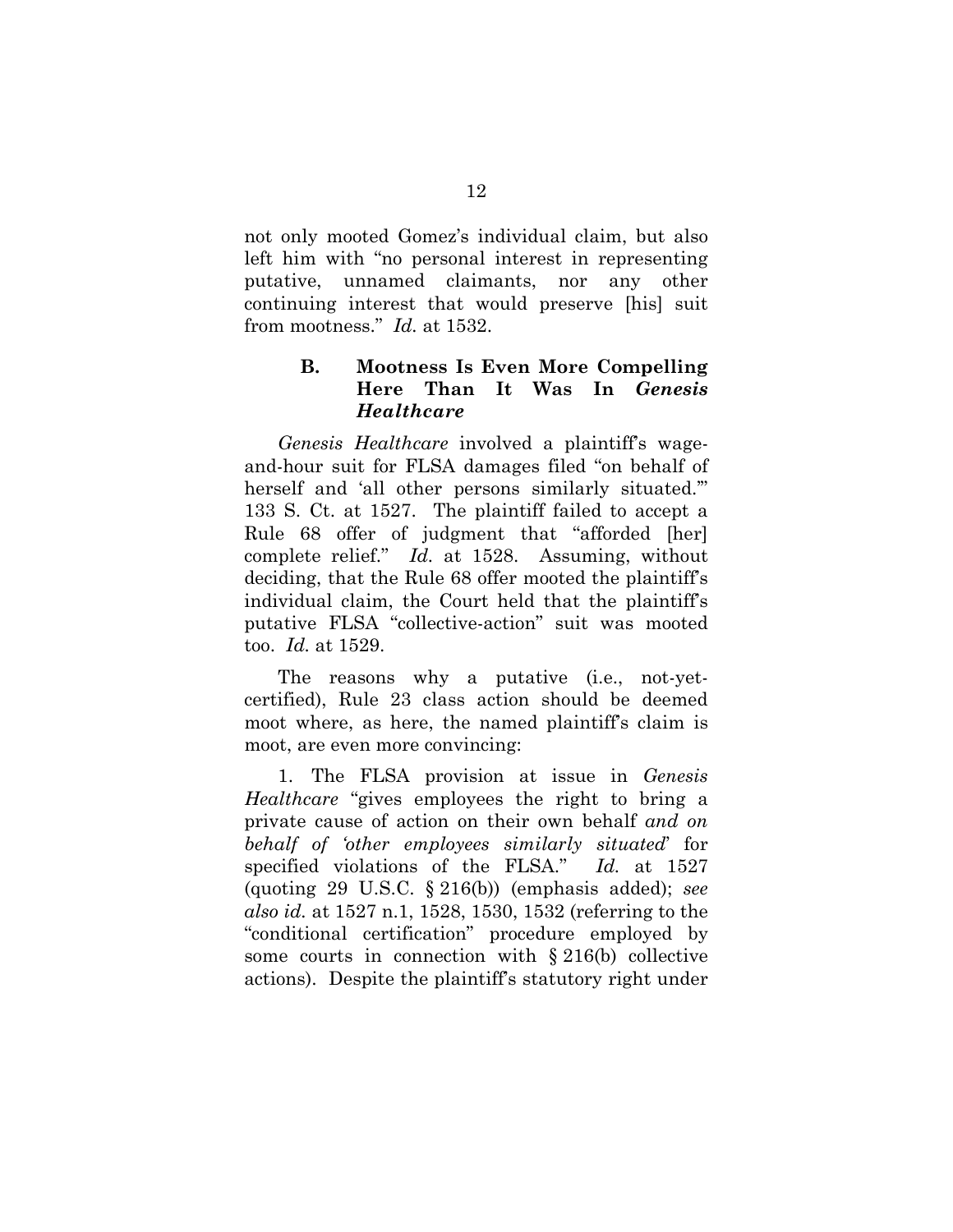the FLSA to bring a "collective action" on behalf of herself and other employees, the Court held that her collective-action suit was moot because her individual claim was moot. *Id.* at 1529, 1532.

<span id="page-21-2"></span><span id="page-21-1"></span><span id="page-21-0"></span>The case for mootness of Respondent Gomez's suit is even more compelling because unlike an FLSA collective-action plaintiff, Gomez has no statutory right to bring a representative action. The TCPA's private-right-of-action provision merely authorizes "[a] person or entity" to bring an individual action for statutorily specified damages. 47 U.S.C. § 227(b)(3); *compare id.* § 227(g)(1) (authorizing "the attorney general of a State . . . [to] bring a civil action on behalf of its residents"). To proceed as a class action, Gomez's suit would have to satisfy the class-action prerequisites and additional certification requirements established by Federal Rule of Civil Procedure 23. Because a class action is "an exception to the usual rule that litigation is conducted by and on behalf of the individual named parties only," *Califano v. Yamasaki*, 442 U.S. 682, 700-01 (1979), Rule 23 "imposes stringent requirements for certification." *Am. Express Co. v. Italian Colors Rest.*, 133 S. Ct. 2304, 2310 (2013); *see also Genesis Healthcare*, 133 S. Ct. at 1532 ("Whatever significance 'conditional certification' may have in § 216(b) [FLSA] proceedings, it is not tantamount to class certification under Rule 23."). If an offer of complete relief to the named plaintiff moots an FLSA suit despite the statutory right to bring a collective action, an offer of complete relief moots a putative class action, where there is no analogous statutory right and Rule 23 certification prerequisites must be met.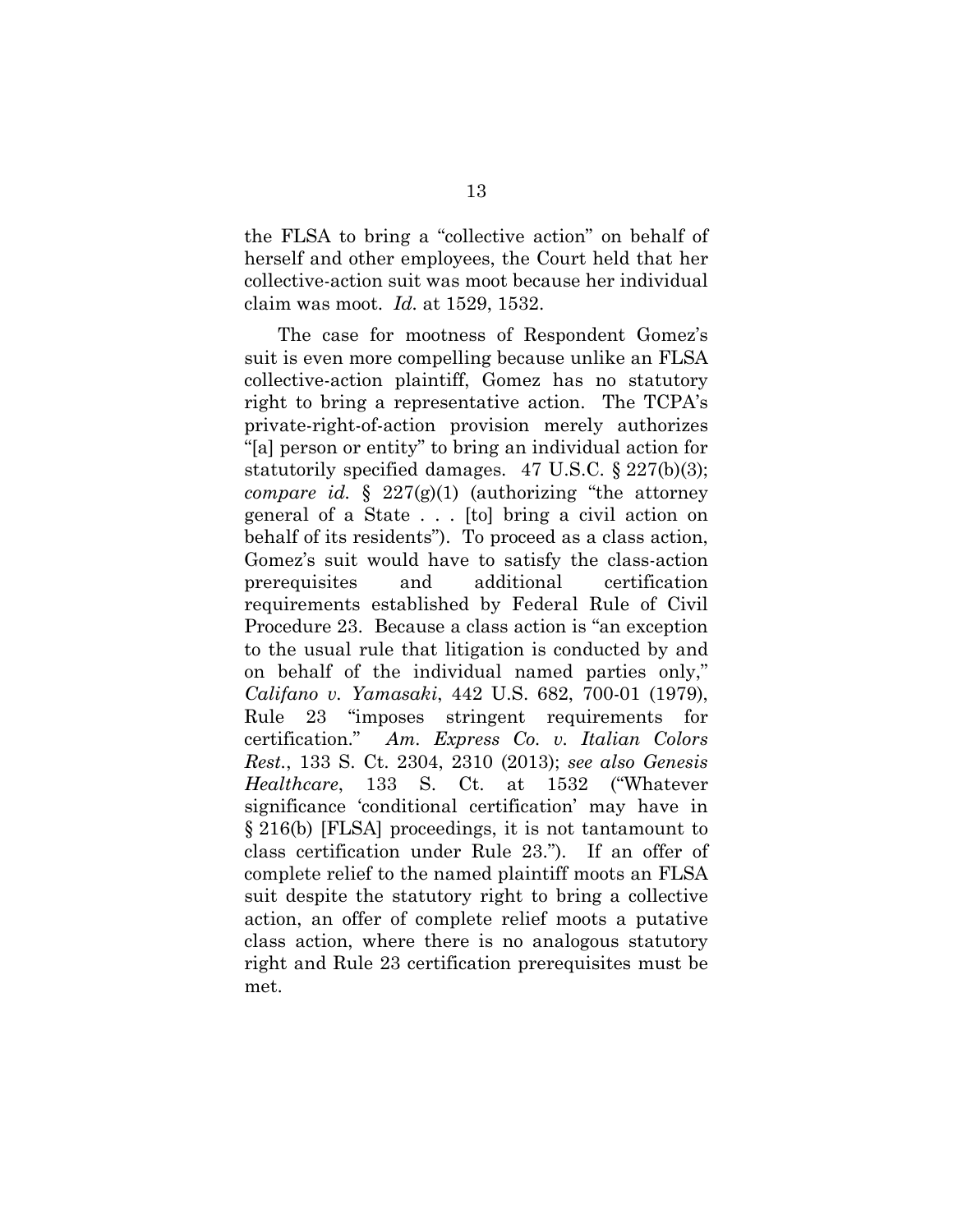<span id="page-22-0"></span>One of those class-certification prerequisites is that the named plaintiff "will fairly and adequately protect the interests of the class." Fed. R. Civ. P. 23(a)(4). *See Amchem Prods., Inc. v. Windsor*, 521 U.S. 591, 625-26 (1997) ("[A] class representative must be part of the class and possess the same interest . . . as the class members.") (internal quotation marks omitted). A plaintiff who has received an offer of complete relief—and thus whose individual claim is moot because he no longer has a personal stake in the litigation—does not "possess the same interest" as the class, and therefore, cannot satisfy the Rule 23(a)(4) prerequisite for certification. Further, "[c]lass counsel must fairly and adequately represent the interests of the class." Fed. R. Civ. P.  $23(g)(4)$  ("Duty of Class Counsel"). Fulfilling that duty would be problematic where the prospective class counsel's named plaintiff client—unlike members of the putative class—has received an offer of complete relief.

<span id="page-22-1"></span>"The adequacy inquiry under Rule 23(a)(4) serves to uncover conflicts of interest between named parties and the class they seek to represent." *Amchem Prods.,* 521 U.S. at 625. The conflicting interests between a plaintiff whose individual claim is mooted by an offer of complete relief and the interests of putative class members (who have received no such offer)—as well as the conflicting ethical duties that a prospective class counsel encounters in such a situation—are important reasons why a putative class action should be treated as moot where the named plaintiff's individual claim is moot.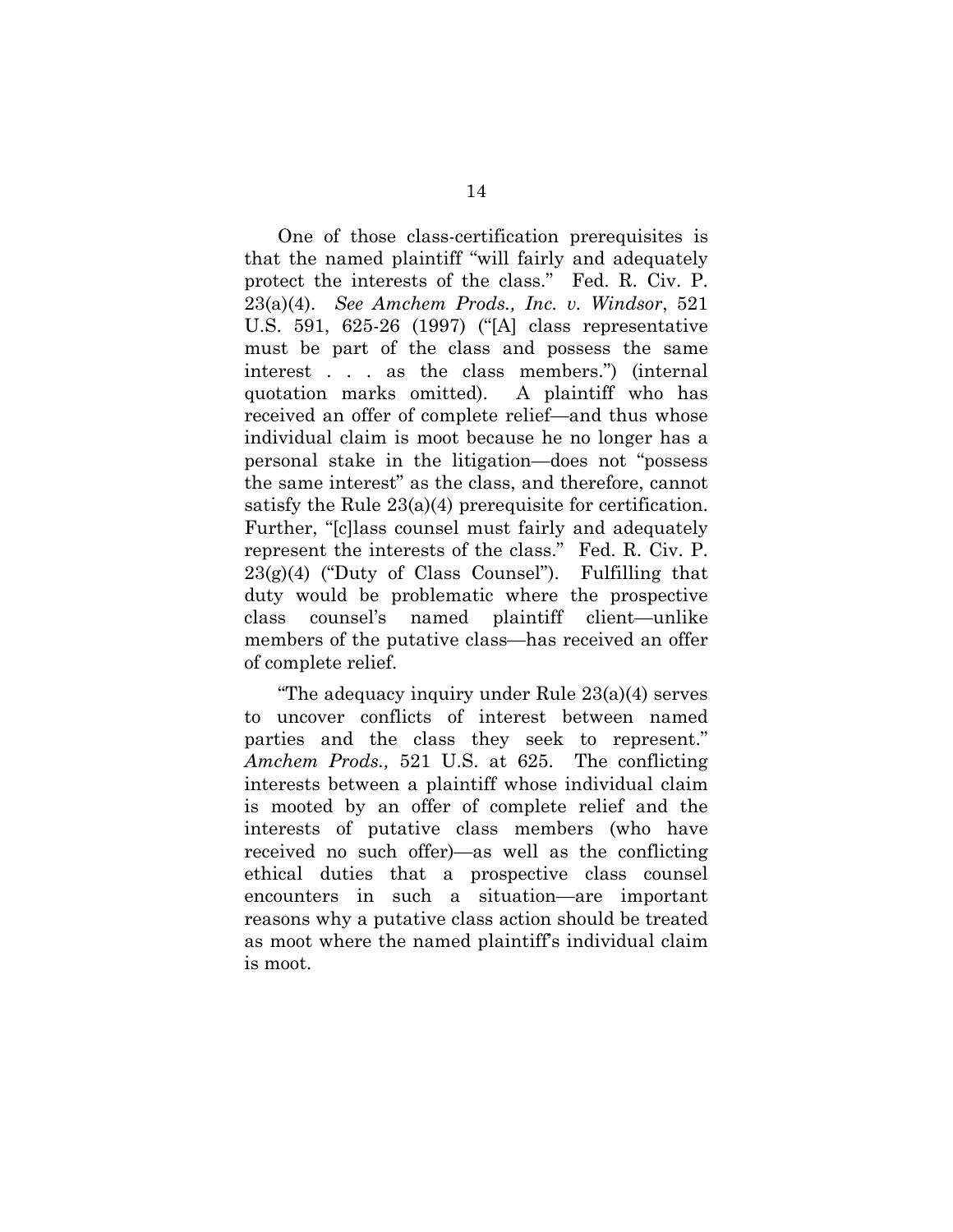<span id="page-23-1"></span><span id="page-23-0"></span>2. There should be even less concern here that a holding of mootness would frustrate "efficient resolution of common claims" than there was in *Genesis Healthcare*, 133 S. Ct. at 1531. Unlike the FLSA's explicit authorization for collective actions, *see* 29 U.S.C. § 216(b), the "procedural device of a Rule 23 class action," *Deposit Guaranty National Bank v. Roper*, 445 U.S. 326, 331 (1980), does not create or expand any substantive right of action; instead, it merely "regulates . . . . how . . . claims are processed." *Shady Grove Orthopedic Assocs., P.A. v. Allstate Ins. Co.*, 559 U.S. 393, 407-08 (2010) (discussing the limitations imposed by the Rules Enabling Act, 28 U.S.C. § 2072(b)).

<span id="page-23-2"></span>Moreover, as discussed above, the TCPA's private-right-of-action provision, 47 U.S.C. § 227(b)(3), contains no substantive right to file a collective or representative action. Indeed, although the TCPA "has become the statute du jour for the plaintiffs' class action bar," that is "far from [the] original congressional vision." Lesli C. Esposito & Brian J. Boyle, *TCPA Enforcement and Compliance*, For the Defense 65 (June 2015). When the TCPA's private-right-of-action provision was being considered by the Senate in 1991, the bill's sponsor, Senator Hollings, expressed his "hope that States will make it as easy as possible for consumers to bring such actions, *preferably in small claims court.*" 137 Cong. Rec. S16204-01 (Nov. 7, 1991) (emphasis added). Senator Hollings added that "[s]mall claims court or a similar court would allow the consumer to appear before the court *without an attorney.* The amount of damages in this legislation is set to be fair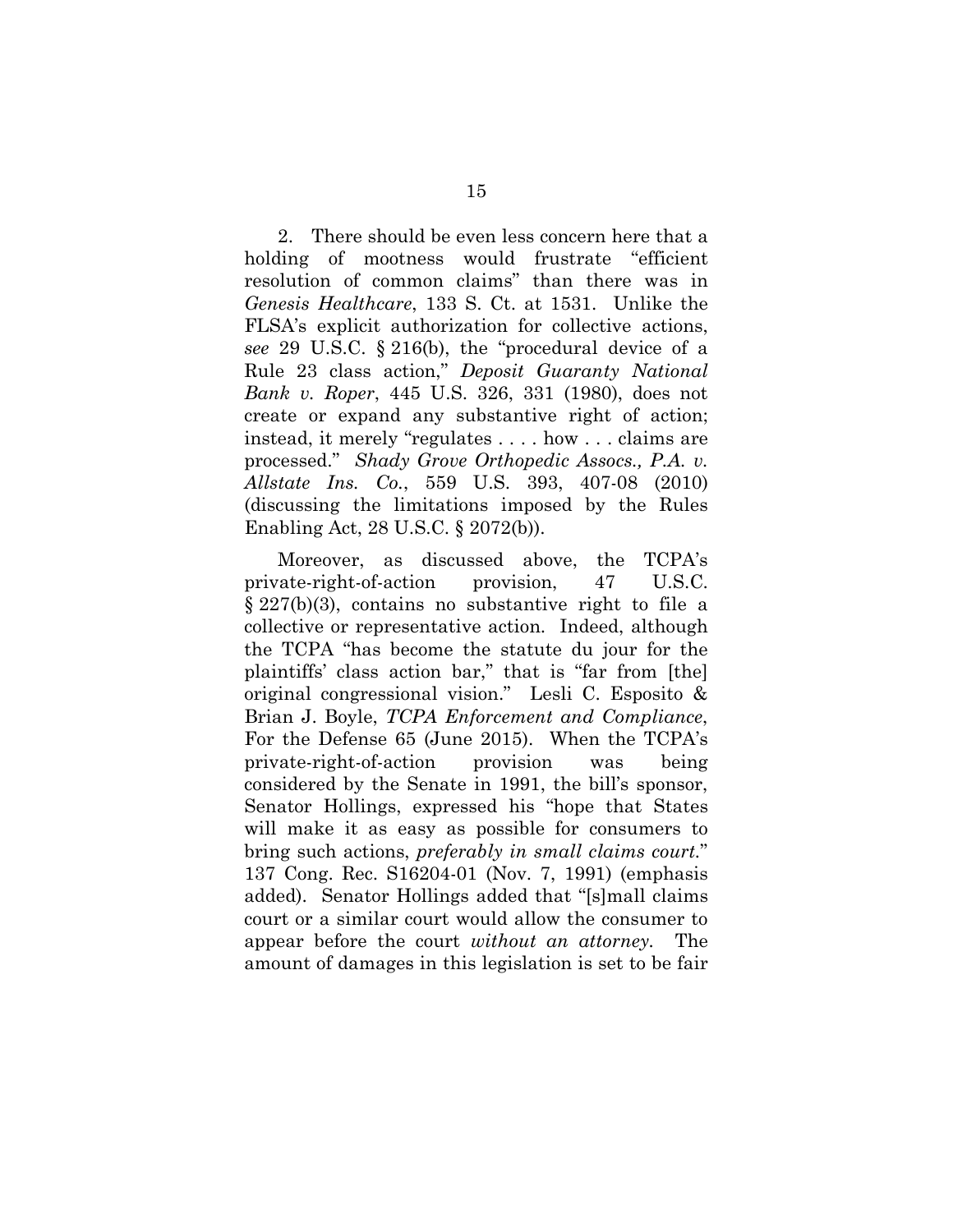<span id="page-24-0"></span>to both the consumer and the telemarketer." *Ibid.* (emphasis added).

Respondent's class-action suit represents an effort to transmogrify the individual, modest, attorney-less, small claims-court proceeding contemplated by  $\S 227(b)(3)$  into a gargantuan money-making machine for creative class-action lawyers who hope to cash-in on inadvertent mistakes made by companies trapped by the every-increasing challenges of complying with the TCPA and other federal privacy and financial protection statutes.[3](#page-24-1) Rather than filing a small claim seeking the maximum, statutorily specified award of \$500 for the obviously inadvertent, innocuous, one-time, U.S. Navy recruitment-related text message that Respondent Gomez alleges he received (at the age of 40) without his consent, he filed in federal court—through prospective class counsel—litigation seeking potentially hundreds of millions of dollars in collective damages on behalf of a putative class of 100,000 individuals who allegedly received the same message without prior consent. *See* Pet. at 5. There is no reason to be concerned, therefore, that holding this type of misguided class–action suit moot would

<span id="page-24-1"></span><sup>3</sup> *See, e.g.*, Federal Communications Commission, FCC Strengthens Consumer Protections Against Unwanted Calls and Texts (June 18, 2015), *available at* https://www.fcc.gov/document/fcc-strengthens-consumerprotections-against-unwanted-calls-and-texts (last visited July 20, 2015) (discussing FCC 15-72, TCPA Omnibus Declaratory Ruling & Order (July 10, 2015), *available at* https://www.fcc.gov/document/tcpa-omnibus-declaratoryruling-and-order (last visited July 20, 2015)).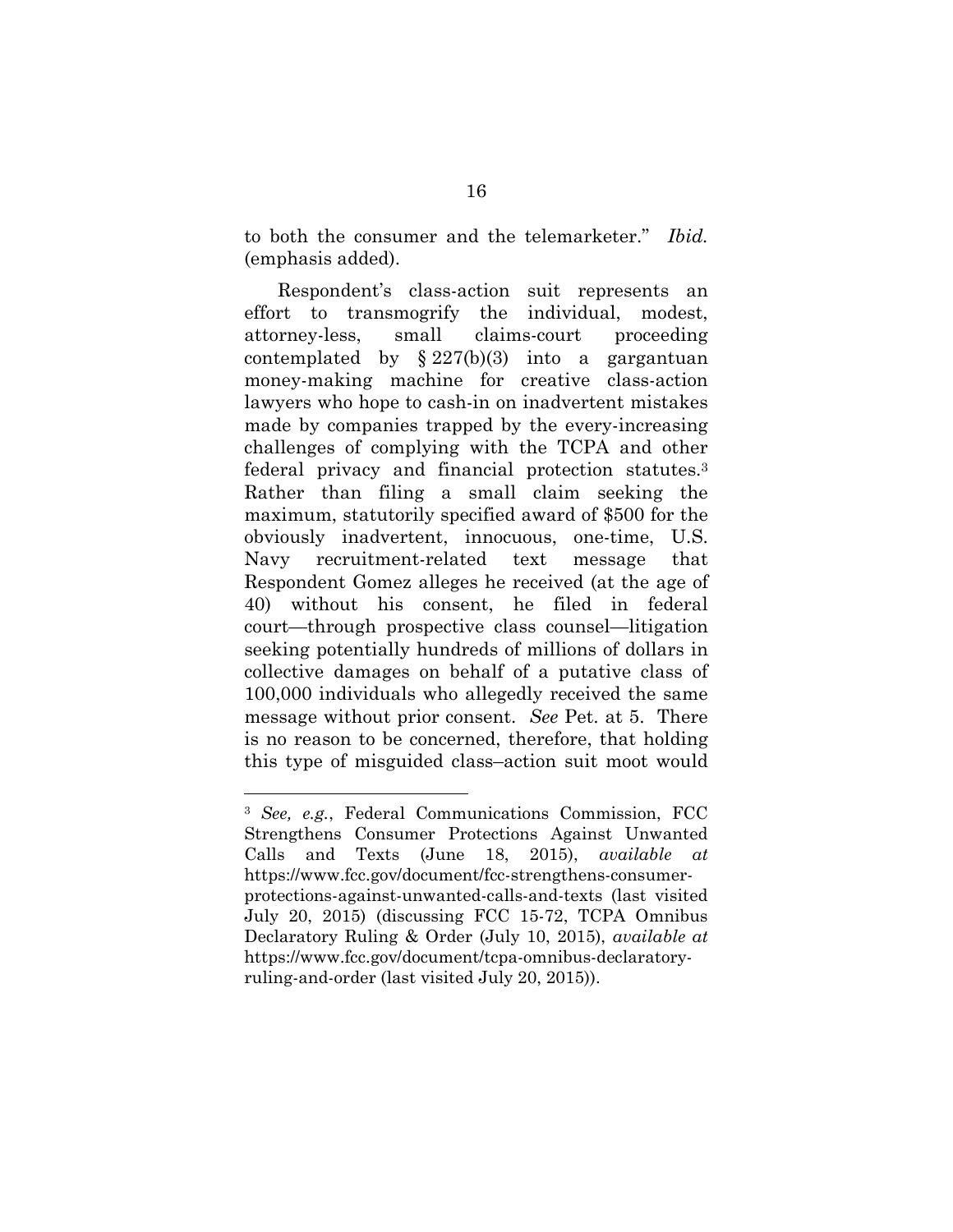undermine either the TCPA or the class-action procedural mechanism.

# <span id="page-25-0"></span>**C. A Ruling That Respondent's Suit Is Moot Would Help To Maintain the Integrity Of The Class-Action Procedure**

The TCPA is one of many federal privacy or financial protection statutes that enable an individual to obtain damages (often an amount specified by statute) for inadvertent violations without any requirement to demonstrate that actual harm was suffered. *See* Petition For a Writ of Certiorari, *Spokeo, Inc. v. Robins*, No. 13-1339, at 16- 18 & 18 n.17 (May 2014) (listing statutes); Statement of John Parker Sweeney, President, DRI—The Voice of the Defense Bar, *supra* at 3 (same).

<span id="page-25-1"></span>Class-action lawyers have seized upon these statutes as a lucrative source of legal fees (typically 25%-30% of class damages). As is the case here, "while few if any of the putative class members have suffered any actual harm, the sheer number of potential class members" in such a "no-injury" class action can cause the corporate defendant—here a federal government contractor—to "face catastrophic liability for inadvertent and technical violations." *Sweeney Statement*, *supra* at 3, 4, 5. If the class is certified, the pressure upon the defendant to settle is enormous. *See Amgen Inc. v. Conn. Ret. Plans & Trust Funds*, 133 S. Ct. 1184, 1206 (2013) (Scalia, J., dissenting) ("Certification of the class is often, if not usually, the prelude to a substantial settlement by the defendant because the costs and risks of litigating further are so high."); *id.* at 1212 n.9 (2013)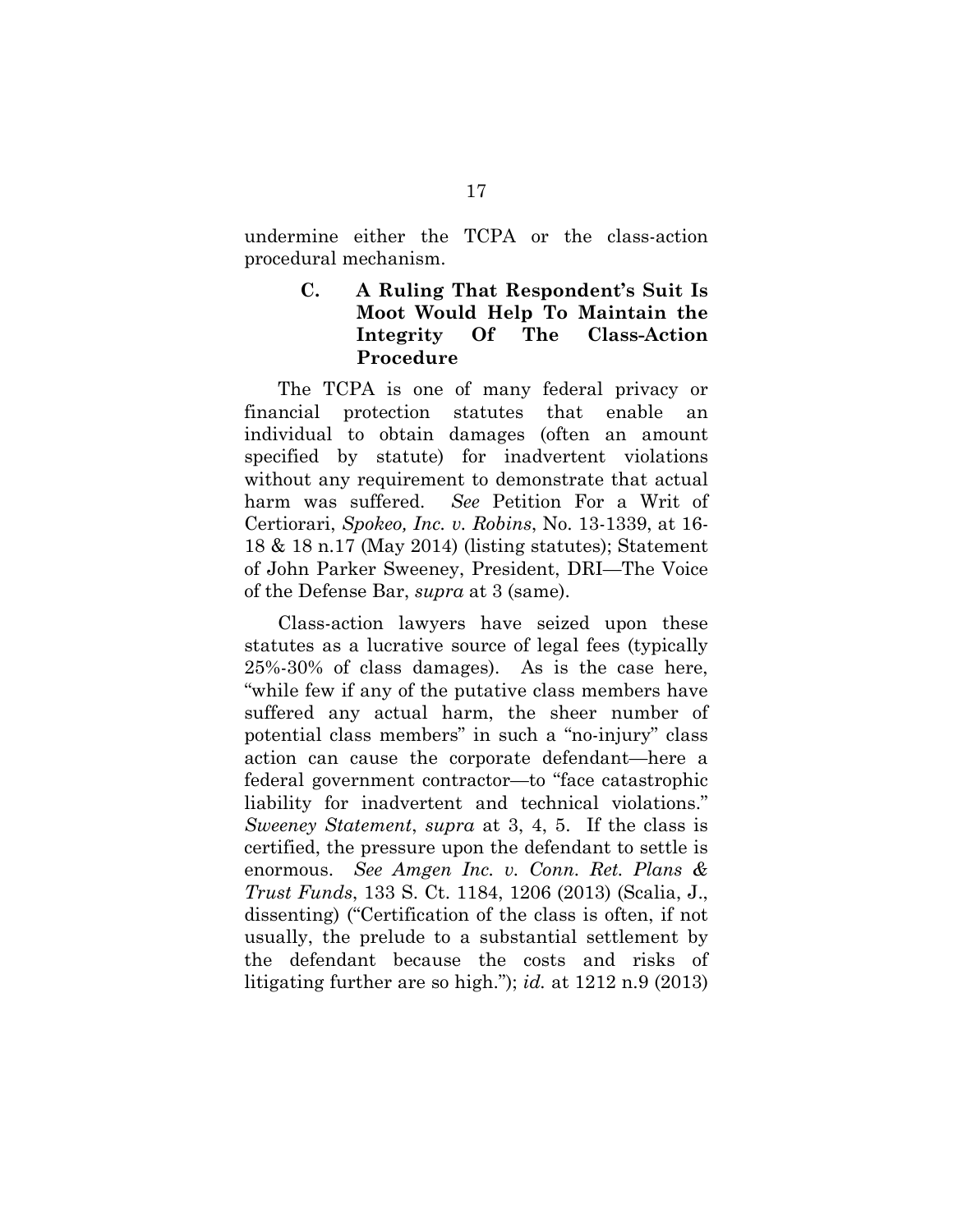<span id="page-26-3"></span>(Thomas, J., dissenting) (referring to "*in terrorem* settlement pressures" following class certification); Fed. R. Civ. P. 23(f) advisory comm. note (1998) ("An order granting certification . . . may force a defendant to settle rather than incur the costs of defending a class action and run the risk of potentially ruinous liability."); *see also Eubank v. Pella Corp.*, 753 F.3d 718, 720 (7th Cir. 2014) (discussing the reasons why almost all class actions are settled prior to trial).

<span id="page-26-1"></span>The defendant in a putative, no-injury, statutory damages class action has every reason to settle with the named party plaintiff or plaintiffs as early in the case as possible, and thereby avoid the risk of having to pay millions of dollars to settle the suit after the putative class is certified. In fact, the more modest the amount of damages specified by a statute (e.g., \$500 per violation specified by the TCPA), the more sense it makes to settle with the named plaintiff. While prospective class counsel are apt to criticize this so-called "pick-off" strategy, the Court indicated in *Genesis Healthcare* that it is has no general concern about a defendant that wishes to settle with the named plaintiff in a putative class action prior to class certification and thereby avoid the risks and costs of class litigation. *See* 133 S. Ct. at 1531-32.

<span id="page-26-2"></span><span id="page-26-0"></span>The putative class at issue here purports to satisfy the class-certification criteria of Federal Rule of Civil Procedure 23(b)(3). *See* Pet. App. 49a. That Rule is intended to "'achieve economies of time, effort, and expense . . . without sacrificing procedural fairness or bringing about other undesirable results.'" *Amchem Prods.*, 521 U.S. at 615 (quoting Rule 23(b) advisory comm. note (1966)). Allowing a class-action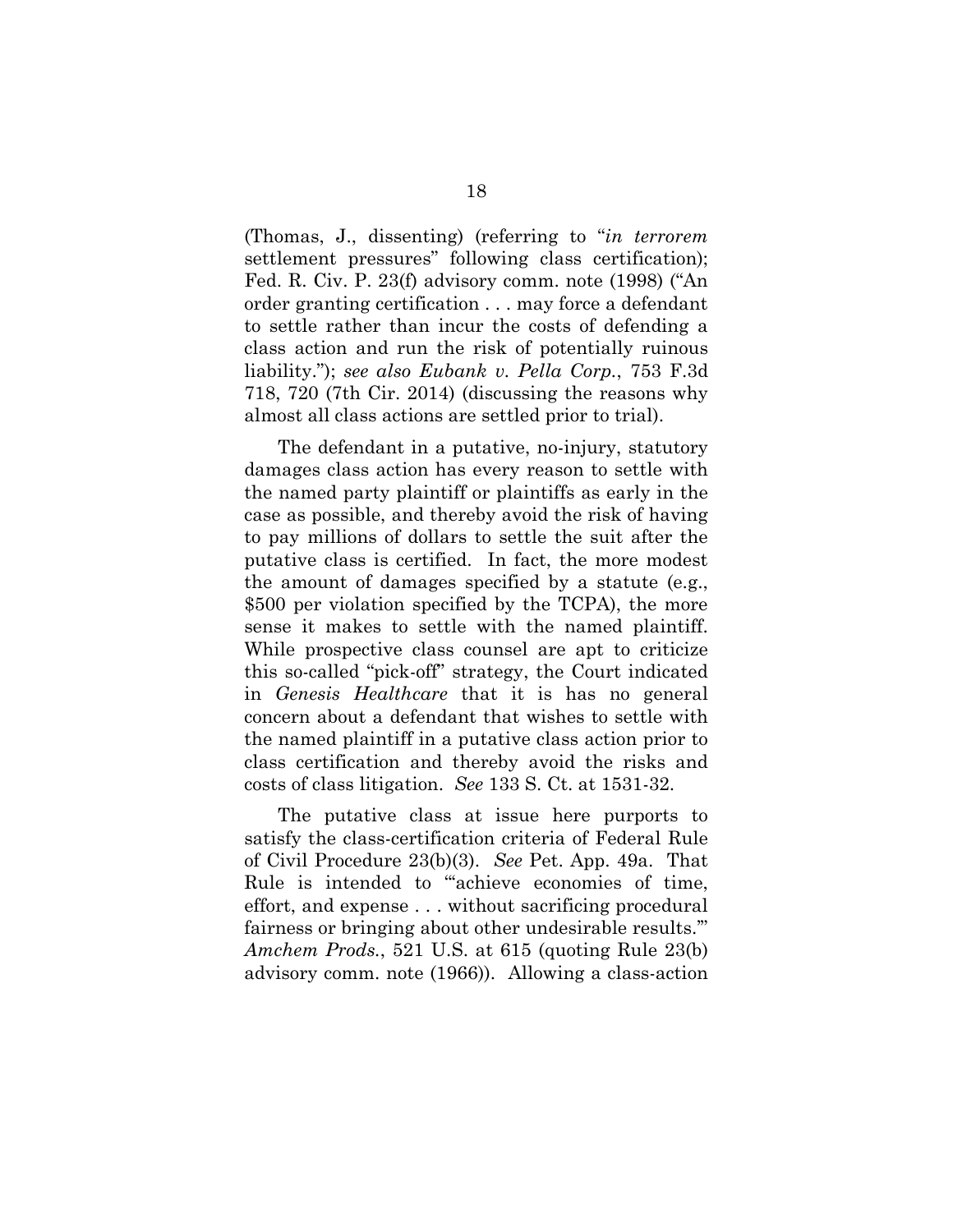to proceed where the sole named plaintiff has received offers of complete relief not only would offend the Article III case-or-controversy requirement and this Court's mootness principles, but also would bring about undesirable results for both the plaintiff (who would have to endure the risks and burdens of litigation in an attempt to win what he already has been offered vountarily) and the defendant (which would encounter the risk of a massive settlement or judgment). This Court, therefore, should hold that a putative class action is moot, where, as here, the plaintiff's individual claim is mooted by an offer of complete relief prior to class certification.

<span id="page-27-0"></span>**II. Derivative Sovereign Immunity Should Bar Any Contract Performance-Related Claim Against A Government Contractor If Sovereign Immunity Would Bar A Similar Claim Against The United States**

## <span id="page-27-1"></span>**A. Derivative Sovereign Immunity Serves The Same Important Federal Interests As Sovereign Immunity**

<span id="page-27-2"></span>"It is elementary that '[t]he United States, as sovereign, is immune from suit save as it consents to be sued.'" *United States v. Mitchell*, 445 U.S. 535, 538 (1980) (quoting *United States v. Sherwood*, 312 U.S. 584, 586 (1941)). This is not a matter of "the king can do no wrong." Instead, "[s]overeign immunity exists because it is in the public interest to protect the exercise of certain governmental functions." *Butters v. Vance Int'l, Inc.*, 225 F.3d 462, 466 (4th Cir. 2000); *see, e.g.*, 28 U.S.C. § 2680(a) ("discretionary function" exception to Federal Tort Claims Act ("FTCA") waiver of sovereign immunity);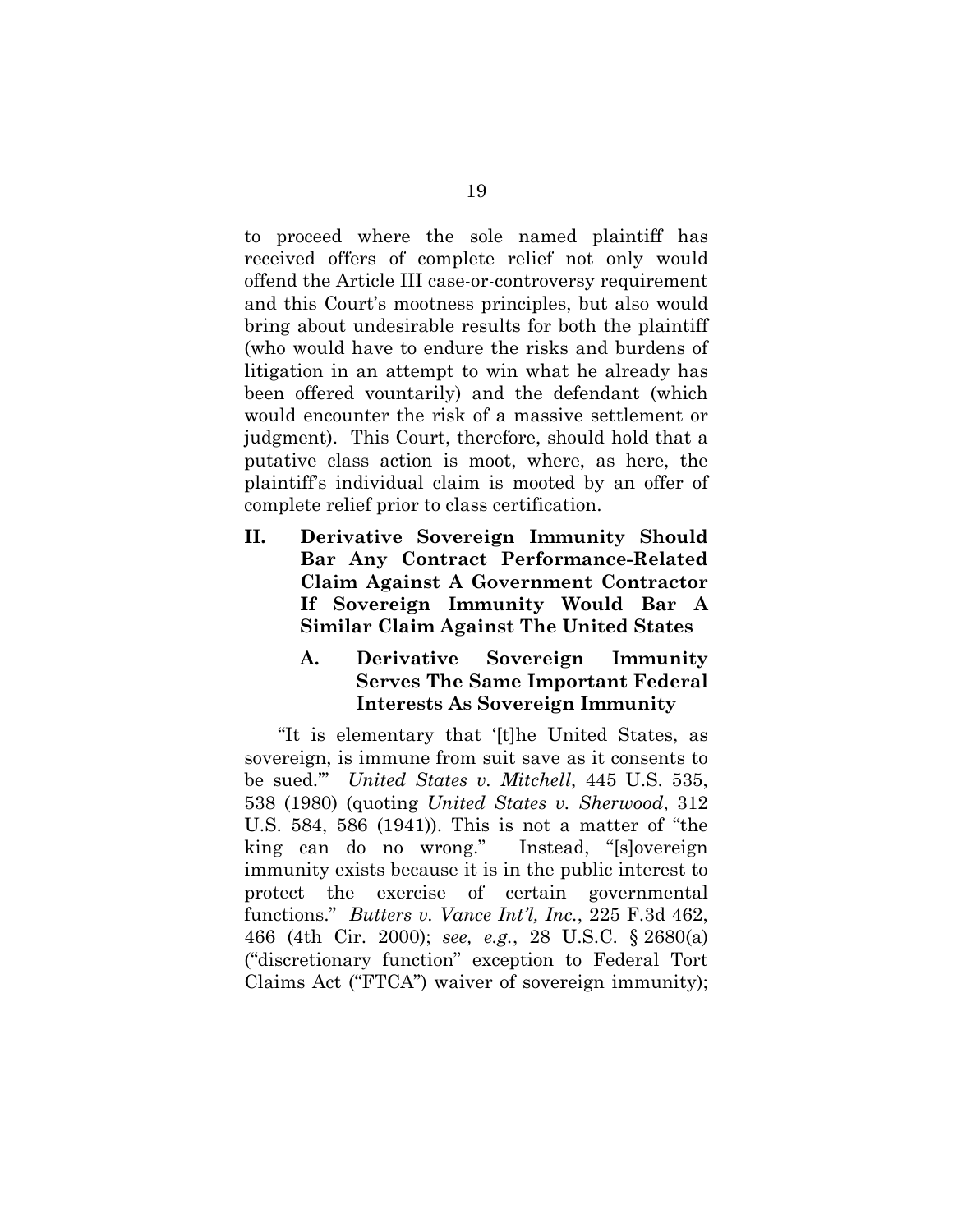*Boyle v. United Technologies Corp.*, 487 U.S. 500, 505 n.1 (1988) ("[T]he liability of independent contractors performing work for the Federal Government, like the liability of federal officials, is an area of uniquely federal interest.").

The federal government's (and the public's) interests also are served by recognizing *derivative* sovereign immunity. Indeed, in view of the government's extensive reliance on private sector contractors for an enormous variety of services, derivative sovereign immunity is an essential adjunct to sovereign immunity. "[C]ourts have extended derivative immunity to private contractors," because "[i]mposing liability on private agents of the government would directly impede the significant governmental interest in the completion of its work." *Butters*, 225 F.3d at 466*.* "If absolute immunity protects a particular governmental function . . . it is a small step to protect that function when delegated to private contractors, particularly in light of the government's unquestioned need to delegate governmental functions." *Mangold v. Analytic Servs., Inc.*, 77 F.3d 1442, 1447-48 (4th Cir. 1996).

<span id="page-28-0"></span>The relationship between the federal government and its contractors is so intertwined, it often can be described as symbiotic. *See generally Dobyns v. E-Sys., Inc.*, 667 F.2d 1219, 1222 (5th Cir. 1982) (discussing a "'symbiotic relationship' . . . . in which the government has 'so far insinuated itself into a position of interdependence (with a private entity) that it must be recognized as a joint participant in the challenged activity . . . .'") (quoting *Burton v. Wilmington Parking Auth.*, 365 U.S. 715, 725 (1961)).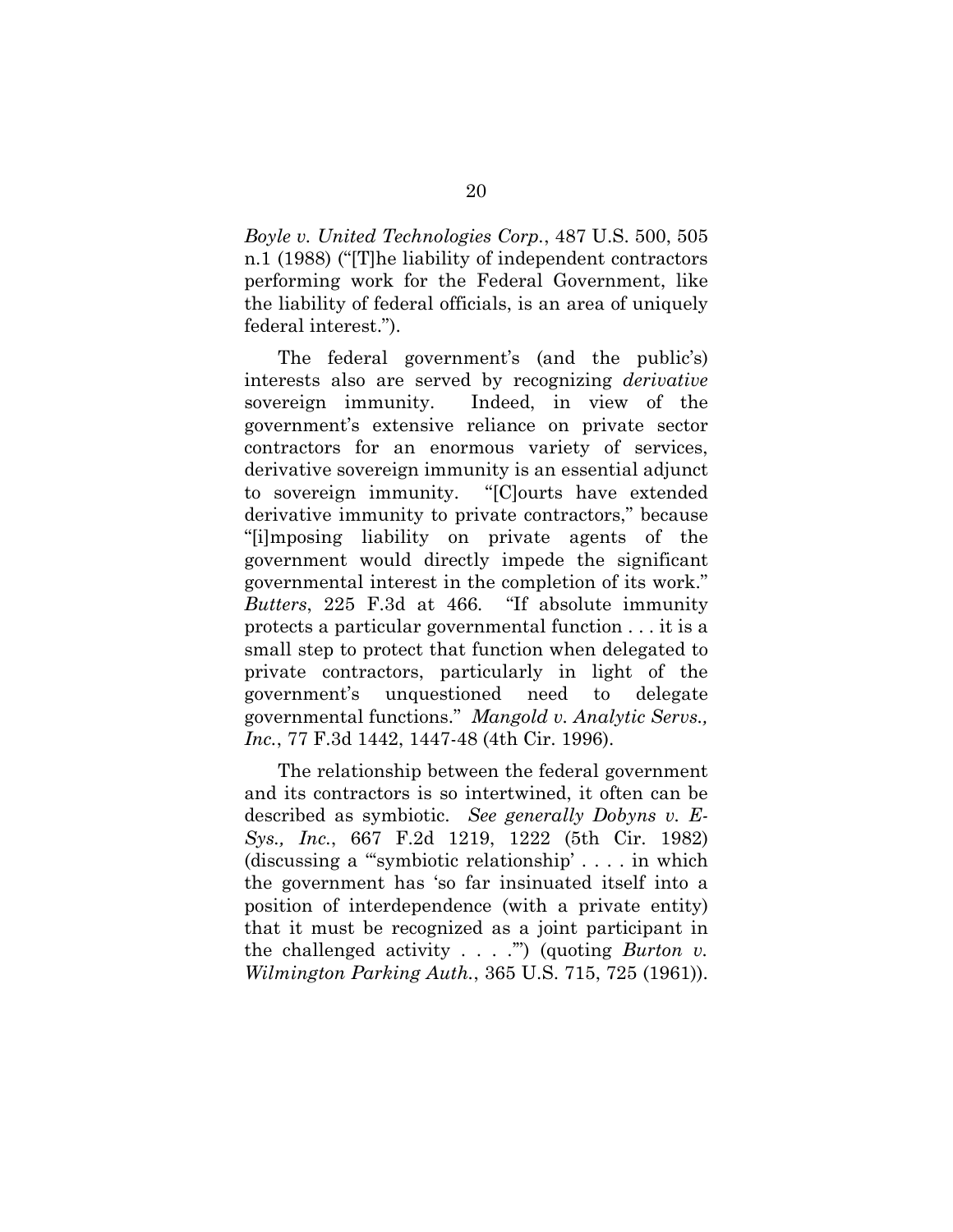That certainly is the case with the Department of Defense, where "the military finds the use of civilian contractors in support roles to be an essential component of a successful war-time mission." *Lane v. Halliburton*, 529 F.3d 548, 554 (5th Cir. 2008); *see also Moshe Schwartz & Jennifer Church* C*ong. Research Serv.*, R43074, *Dept. of Defense's Use of Contractors to Support Military Operations: Background, Analysis, and Issues for Congress* (May 2013) (indicating that contractor personnel accounted for at least half of the U.S. total force in Iraq and Afghanistan). In addition to the U.S. military's reliance on contractors for war-zone logistical support, Defense Department contractors provide crucial, national security-related services such as information technology and data analytics for the Defense Intelligence Agency and project management and oversight for the Defense Threat Reduction Agency. "[R]eliance on contractor expertise will become only more necessary as warfare becomes more technologically demanding." *Al Shimari v. CACI Int'l Corp.*, 679 F.3d 205, 240 (4th Cir. 2012) (en banc) (Wilkinson, J., dissenting).<sup>4</sup>

<span id="page-29-0"></span><sup>4</sup> The Defense Department's prevalent use of costreimbursement contracts, which generally require the government to reimburse a contractor for third-party liabilities not compensated by insurance, fuses the government/contractor identity of interests even more. *See* Br. of the Professional Services Council as *Amicus Curiae* In Support of Petitioner, *Kellogg Brown & Root Servs., Inc. v. Harris*, No. 13-817 (Feb. 2014) (discussing procurement regulations requiring the United States to indemnify cost-reimbursement contractors for third-party liability costs).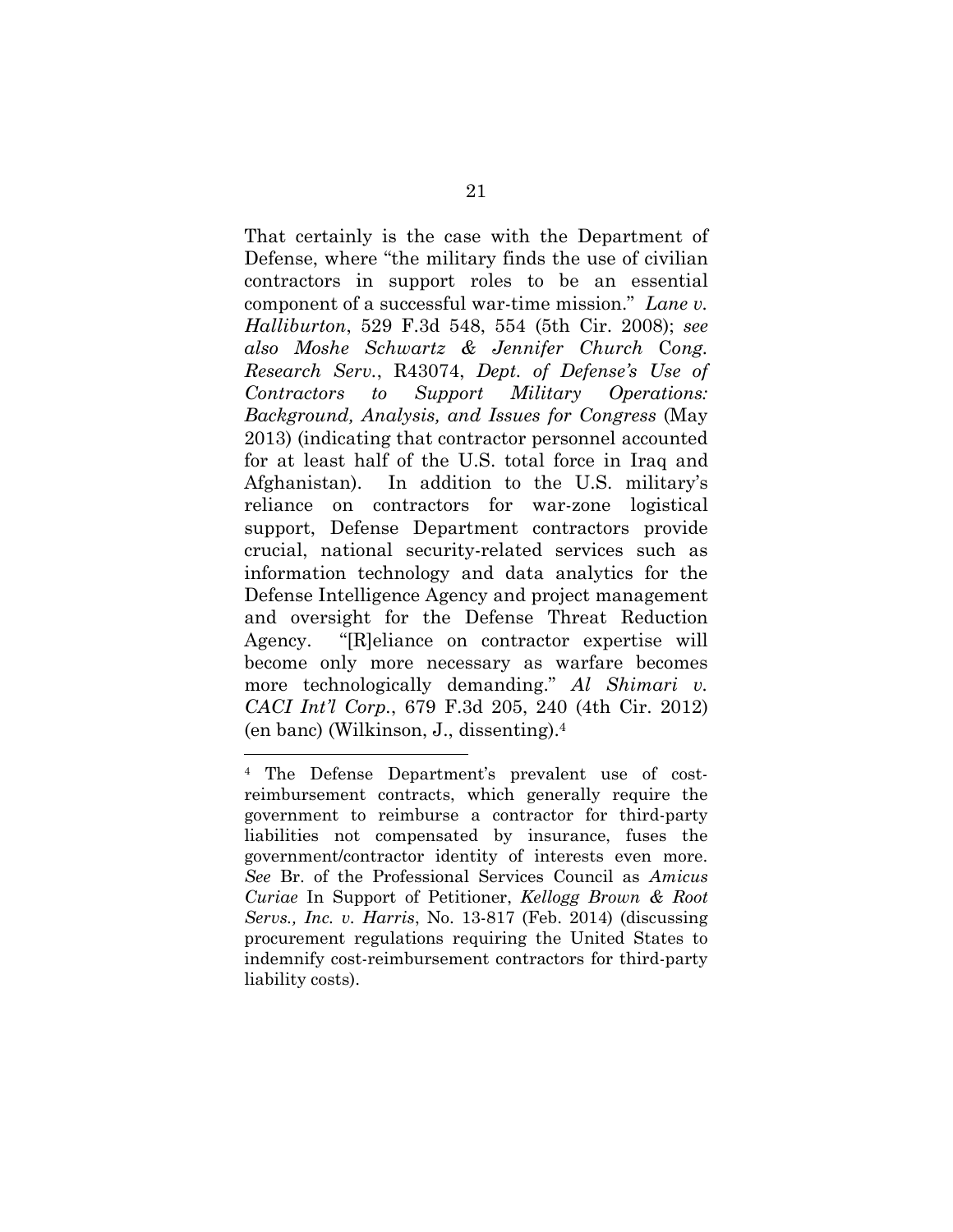A multitude of additional federal departments and agencies also rely on contractors for a vast array of professional and technology services. For example, federal contractors provide personal security and program management services for the Department of Homeland Security, technical advisory services for the Department of State and the Agency for International Development, medical services for the Department of Veterans Affairs, response and recovery services for the Federal Emergency Management Agency, and emergency preparedness and response services for the Department of Health and Human Services.

Without derivative sovereign immunity, performance of many federal government contractor services, including but not limited to combat-theater support, would leave contractors vulnerable to private damages suits—*especially* since sovereign immunity would protect the government from being sued for authorizing those services. For example, in the event of a cybersecurity breach, a contractor that performs information technology and consulting work at the direction of the Department of Homeland Security, Central Intelligence Agency, or National Security Agency could find itself the target of damages litigation under federal privacy protection statutes even though the government cannot be sued due to sovereign immunity. Or a contractor that provides seized property services, such as storage of explosives or other hazardous materials, at the direction of the Department of the Treasury or the Department of Homeland Security, could be sued for personal injury or death stemming from an accident, even though the government cannot be sued.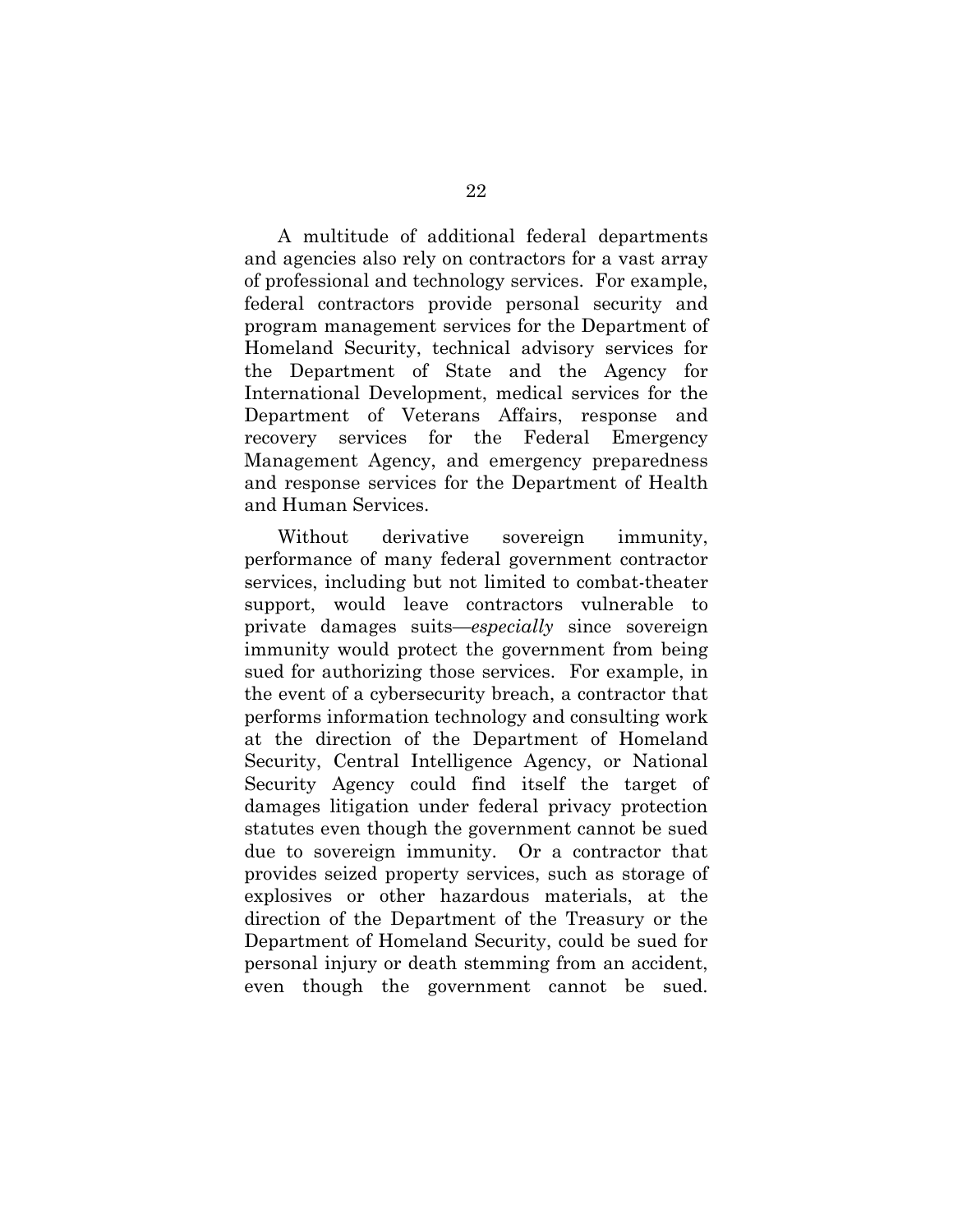Assuming that the contractor acted within the scope of its contract, derivative sovereign immunity should apply since sovereign immunity would bar a similar suit against the government.

Because the working relationship between the federal government and its most vital contractors is virtually seamless, derivative sovereign immunity essentially functions as a shared immunity with the United States. As a result, if sovereign immunity bars a particular type of suit against the federal government (e.g., a state-law personal injury suit arising out of a governmental discretionary function; a statutory damages suit alleging a violation of the TCPA or other federal privacy or financial protection statute), derivative sovereign immunity should bar the same type of suit against a government contractor that acts within its federally delegated, contractual authority.

# <span id="page-31-0"></span>**B. Derivative Sovereign Immunity Is Rooted In, Not Limited By,** *Yearsley*

"The concept of derivative sovereign immunity stems from the Supreme Court's decision in *Yearsley v. W.A. Ross Construction Co.* . . . ." *In re KBR, Inc., Burn Pit Litig.*, 744 F.3d 326, 342 (4th Cir. 2014), *cert. denied sub nom. KBR, Inc. v. Metzgar*, 135 S. Ct. 1153 (2015) (citing *Yearsley*, 309 U.S. 18 (1940)); *see also McMahon v. Presidential Airways, Inc.*, 502 F.3d 1331, 1343 (11th Cir. 2007) (same). In *Yearsley* the Court "rejected an attempt by a landowner to hold a construction contractor liable under state law for the erosion of 95 acres caused by the contractor's work in constructing dikes for the Government." *Boyle*, 487 U.S. at 506. The Court held in *Yearsley* that "if [the]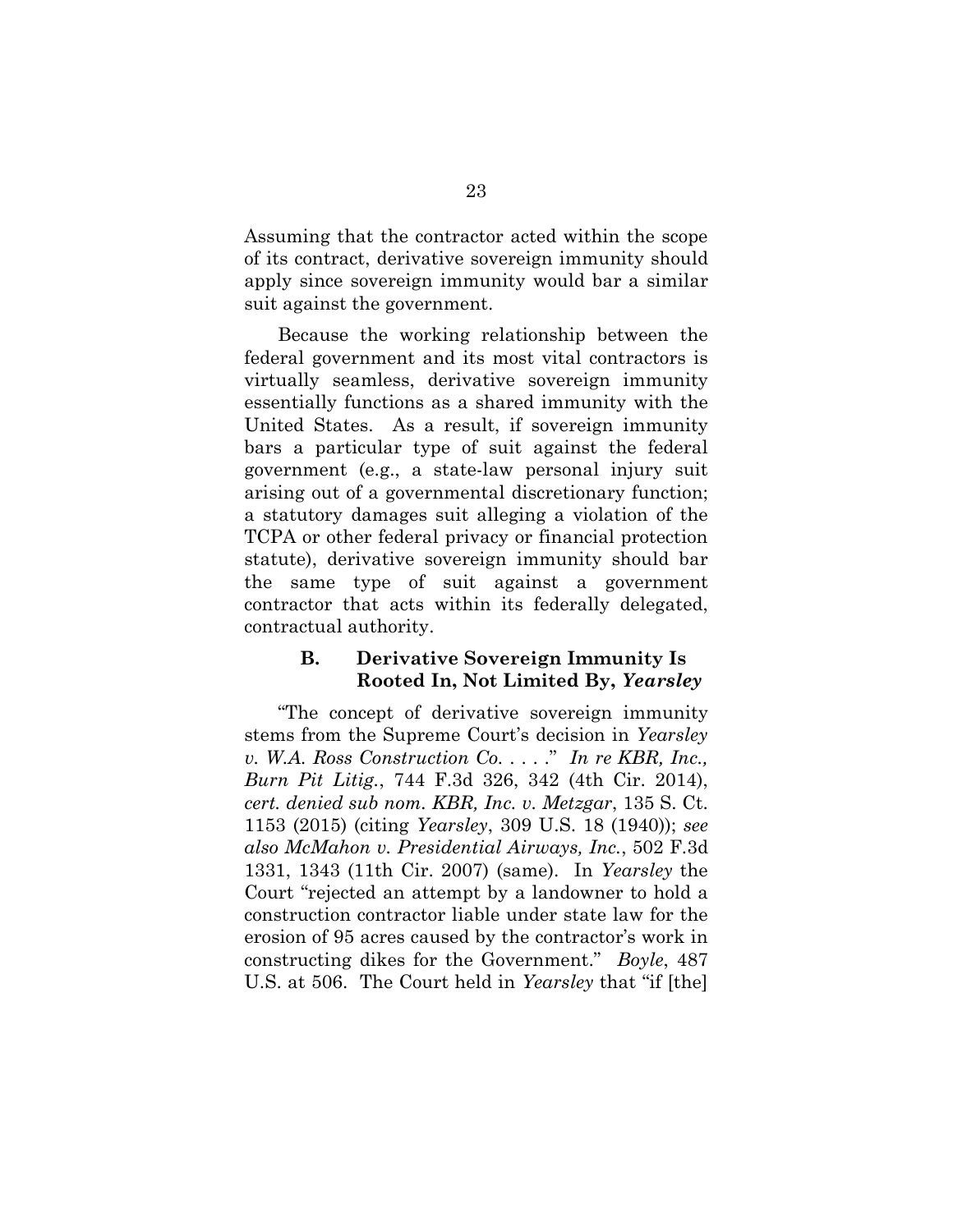authority to carry out the project was validly conferred, that is, if what was done was within the constitutional power of Congress, there is no liability on the part of the contractor for executing its will." *Yearsley*, 309 U.S. at 20-21.

<span id="page-32-2"></span><span id="page-32-1"></span><span id="page-32-0"></span>Although *Yearsley* does not explicitly refer to derivative sovereign immunity, courts have "recognized, based on *Yearsley*, 'that contractors . . . acting within the scope of their employment for the United States have derivative sovereign immunity.'" *In re KBR, Inc.*, 744 F.3d at 343 (quoting *Butters*, 225 F.3d at 466)); *see also Adkisson v. Jacobs Eng'g Grp., Inc.*, No. 14-6207, 2015 WL 3463032, at \*4 (6th Cir. June 2, 2015), *pet. for reh'g denied* (July 7, 2015) ("Over the years . . . circuits have recognized the concept of immunity for government contractors based on *Yearsley*."); *Ackerson v. Bean Dredging LLC*, 589 F.3d 196, 204 (5th Cir. 2009) (holding that contractor defendants "are entitled to government contractor immunity under *Yearsley*"); *In re World Trade Center Disaster Site Litig.*, 521 F.3d 169, 196 (2d Cir. 2008) ("Derivative immunity was first extended to private contractors in *[Yearsley](http://www.westlaw.com/Link/Document/FullText?findType=Y&serNum=1940125925&originatingDoc=Id22b585cfb2511dcb595a478de34cd72&refType=RP&originationContext=document&vr=3.0&rs=cblt1.0&transitionType=DocumentItem&contextData=(sc.FindAndPrintPortal))*, where the contractor was working pursuant to the authorization and direction of the federal government and the acts of which the plaintiff complained fell within the scope of those government directives."); *McMahon*, 502 F.3d at 1343 ("Since *Yearsley*, courts have recognized claims of derivative sovereign immunity in a variety of contexts."); *Myers v. United States*, 323 F.2d 580 (9th Cir. 1963) (citing and applying *Yearsley*)); *see also Mangold*, 77 F.3d at 1448 (citing *Boyle*) ("Extending immunity to private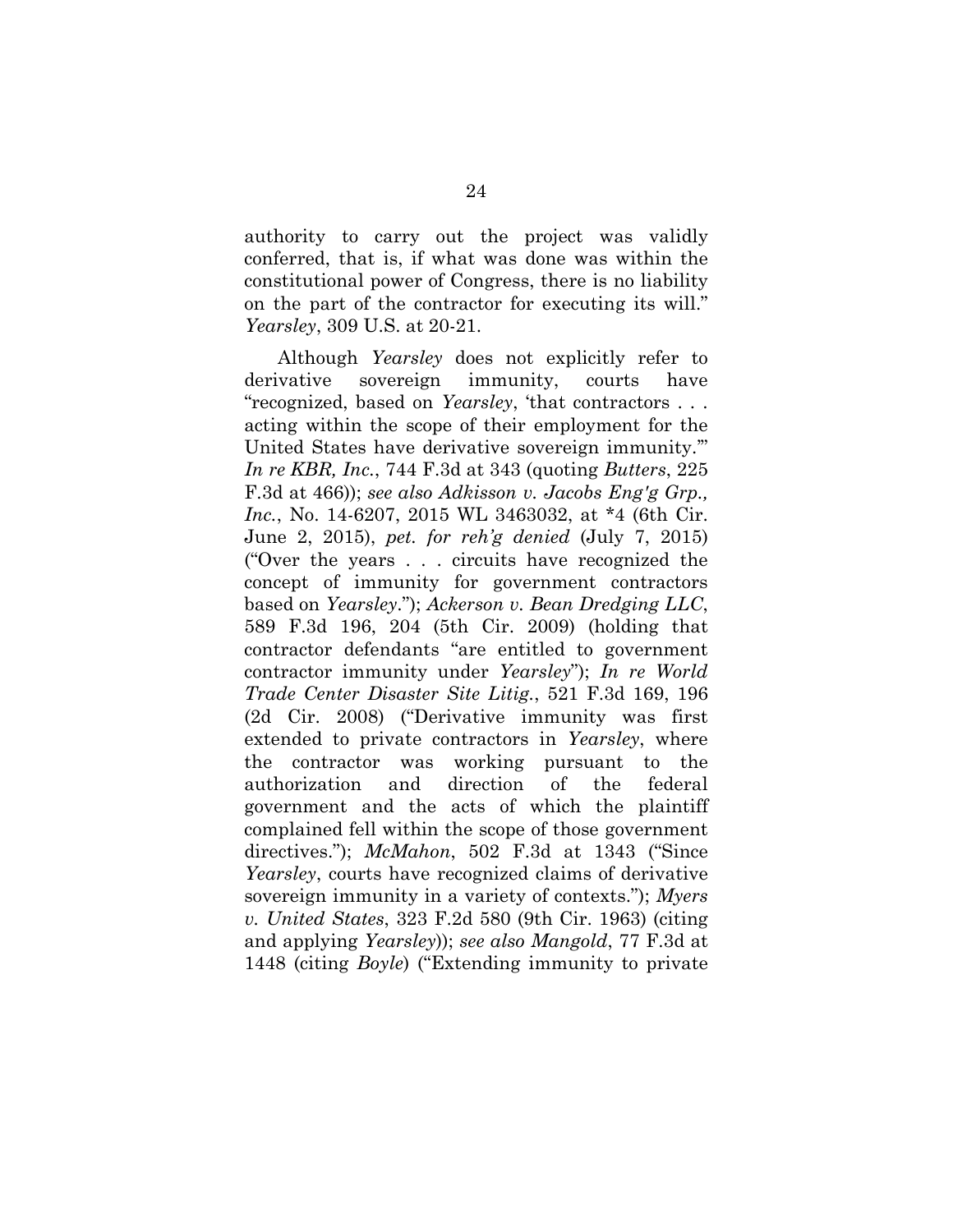contractors to protect an important government interest is not novel.").

In *Boyle* this Court "relied on [its] discussion of derivative sovereign immunity in *Yearsley*," Brief for the United States as Amicus Curiae, *KBR, Inc. v. Metzgar*, No. 13-1241, at 19 (Dec. 2014), and explained that the "federal interest justifying" *Yearsley* is the "interest in getting the Government's work done." *Boyle*, 487 U.S. at 505, 506. That compelling, federal procurement-related interest "is implicated . . . even though [a] dispute is one between private parties." *Id.* at 506. This is because "[t]he imposition of liability on Government contractors will directly affect the terms of Government contracts: either the contractor will decline [the governmentspecified contract] . . . or it will raise its price. Either way, the interests of the United States will be directly affected." *Id.* at 507; *see also id.* at 511-12 ("The financial burden of judgments against the contractors would ultimately be passed through, substantially if not totally, to the United States itself  $\ldots$ ." $)$ .<sup>[5](#page-33-0)</sup>

<span id="page-33-0"></span><sup>5</sup> *Boyle*, a state-law wrongful death suit involving design and procurement of military equipment, established what is commonly referred to as the "government contractor defense." Although the *Boyle* government contractor defense draws upon the FTCA discretionary function exception, *see Boyle*, 487 U.S. at 511 (discussing 28 U.S.C. § 2680(a)), the Ninth Circuit correctly noted here that *Boyle* established what "is fundamentally a pre-emption" defense applicable to state-tort claims. Pet. App. 17a; *see Boyle*, 487 U.S. at 507 ("Displacement will occur only where . . . a significant conflict exists between an identifiable federal policy or interest and the [operation] of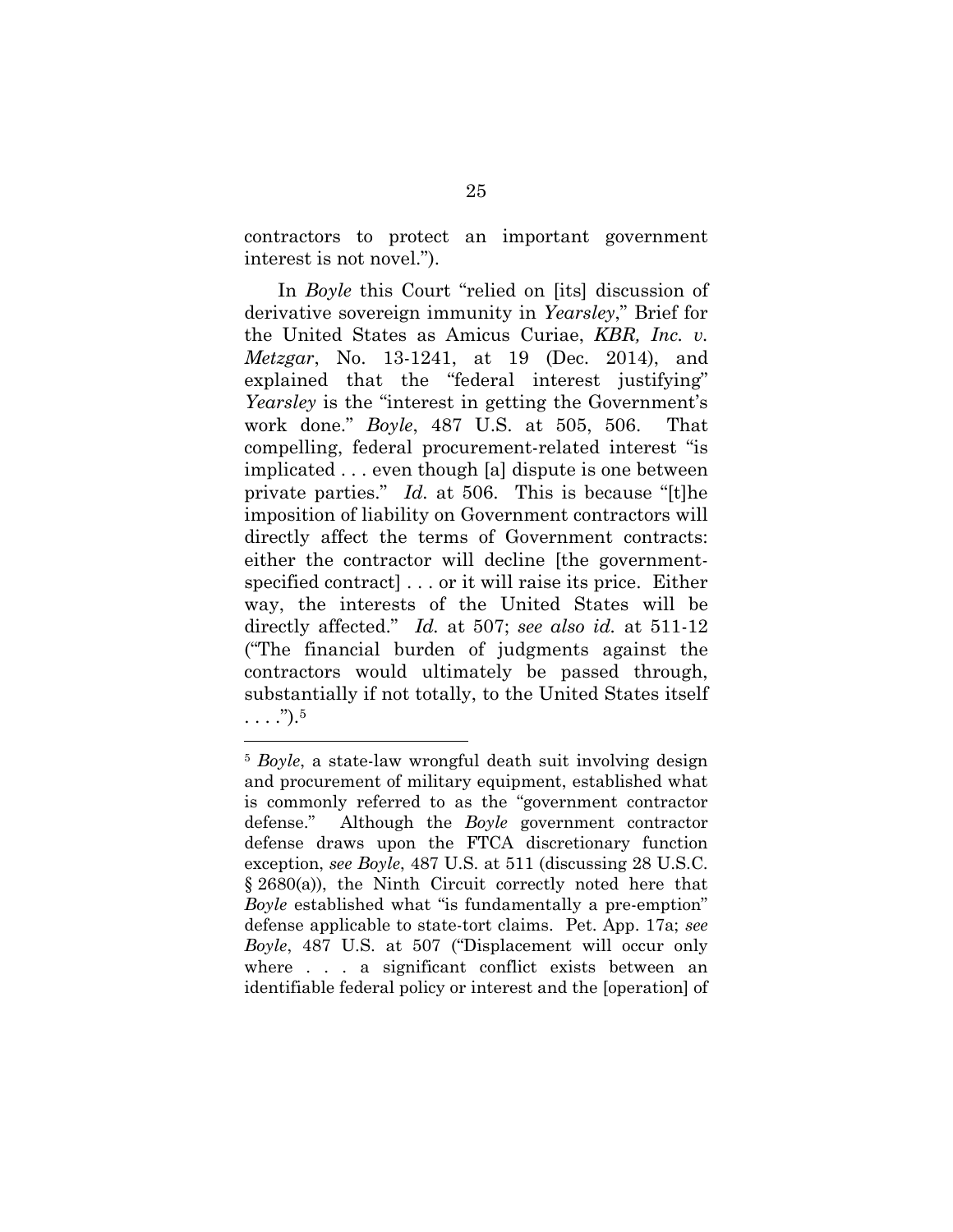In its opinion below, the Ninth Circuit too recognized "the seventy-year history of the *Yearsley* doctrine," but erroneously indicated that it is a "narrow rule regarding claims arising out of property damage caused by public works projects." Pet. App. 15a–16a. Restricting derivative sovereign immunity to property damage claims against public works contractors would frustrate the critical federal interests served by extending immunity to the full spectrum of contractors that help the federal government carry out its work.

<span id="page-34-0"></span>This Court articulated several of those interests in *Filarsky v. Delia*, 132 S. Ct. at 1665-66, in the context of an independent contractor's qualified immunity claim at the local government level; the significance of those immunity-related interests is amplified by orders of magnitude where the operation of the federal government is involved. *See In re KBR, Inc.*, 744 F.3d at 344 ("interpret[ing] *Filarksy* as reaffirming the principles undergirding

state law.") (internal quotation marks omitted); *Boyle*, 487 U.S. at 511 (the discretionary function exception "demonstrates the potential for, and suggests the outlines of, 'significant conflict' between federal interests and state law in the context of Government procurement"). While derivative sovereign immunity and the *Boyle* government contractor defense often are complementary in connection with preclusion of state-tort claims, *Boyle* did not address the subject of extending federal government immunityfrom-suit to government contractors for either state-law or federal damages claims. *See Boyle*, 487 U.S. at 505 n.1.; *see also In re KBR, Inc.*, 744 F.3d at 342 n.6 (discussing same).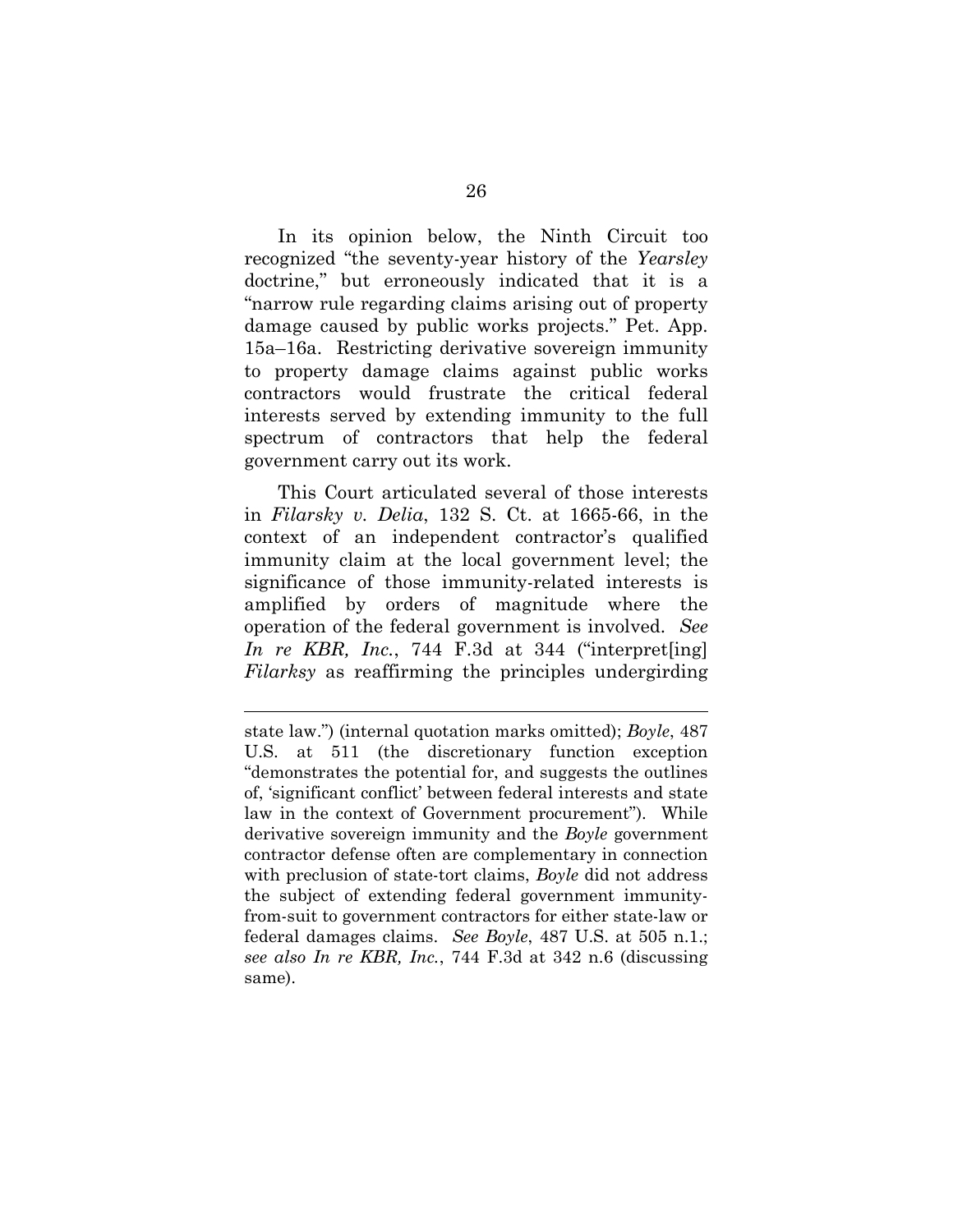the *Yearsley* rule"). As the Fourth Circuit explained in *In re KBR, Inc.* (multidistrict litigation composed of numerous putative class actions against a military logistical support contractor),

> <span id="page-35-1"></span>*Yearsley* furthers the same policy goals that the Supreme Court emphasized in *Filarsky.* By rendering government contractors immune from suit when they act within the scope of their validly conferred authority, the *[Yearsley](http://www.westlaw.com/Link/Document/FullText?findType=Y&serNum=1940125925&originatingDoc=I9cd8bfaba56411e3a659df62eba144e8&refType=RP&originationContext=document&vr=3.0&rs=cblt1.0&transitionType=DocumentItem&contextData=(sc.FindAndPrintPortal))* rule combats the "unwarranted timidity" that can arise if employees fear that their actions will result in lawsuits. *Filarsky,* [132 S. Ct. at](http://www.westlaw.com/Link/Document/FullText?findType=Y&serNum=2027504855&pubNum=708&originatingDoc=I9cd8bfaba56411e3a659df62eba144e8&refType=RP&fi=co_pp_sp_708_1665&originationContext=document&vr=3.0&rs=cblt1.0&transitionType=DocumentItem&contextData=(sc.FindAndPrintPortal)#co_pp_sp_708_1665) [1665. Similarly, affording immunity to](http://www.westlaw.com/Link/Document/FullText?findType=Y&serNum=2027504855&pubNum=708&originatingDoc=I9cd8bfaba56411e3a659df62eba144e8&refType=RP&fi=co_pp_sp_708_1665&originationContext=document&vr=3.0&rs=cblt1.0&transitionType=DocumentItem&contextData=(sc.FindAndPrintPortal)#co_pp_sp_708_1665) government contractors "ensur[es] that talented candidates are not deterred from public service" by minimizing the likelihood that their government work will expose their employer to litigation. *[Id.](http://www.westlaw.com/Link/Document/FullText?findType=Y&serNum=2027504855&originatingDoc=I9cd8bfaba56411e3a659df62eba144e8&refType=RP&originationContext=document&vr=3.0&rs=cblt1.0&transitionType=DocumentItem&contextData=(sc.FindAndPrintPortal))* Finally, by extending sovereign immunity to government contractors, the *[Yearsley](http://www.westlaw.com/Link/Document/FullText?findType=Y&serNum=1940125925&originatingDoc=I9cd8bfaba56411e3a659df62eba144e8&refType=RP&originationContext=document&vr=3.0&rs=cblt1.0&transitionType=DocumentItem&contextData=(sc.FindAndPrintPortal))* rule "prevent[s] the harmful distractions from carrying out the work of government that can often accompany damages suits." *[Id.](http://www.westlaw.com/Link/Document/FullText?findType=Y&serNum=2027504855&originatingDoc=I9cd8bfaba56411e3a659df62eba144e8&refType=RP&originationContext=document&vr=3.0&rs=cblt1.0&transitionType=DocumentItem&contextData=(sc.FindAndPrintPortal))*

<span id="page-35-0"></span>*In re KBR, Inc.*, 744 F.3d at 344; *see also Al Shimari*¸ 679 F.3d at 263 (Niemeyer, J., dissenting) ("The Supreme Court has made clear that immunity attaches to the *function* being performed, and private actors who are hired by the government to perform public functions are entitled to the same immunities to which public officials performing those duties would be entitled.").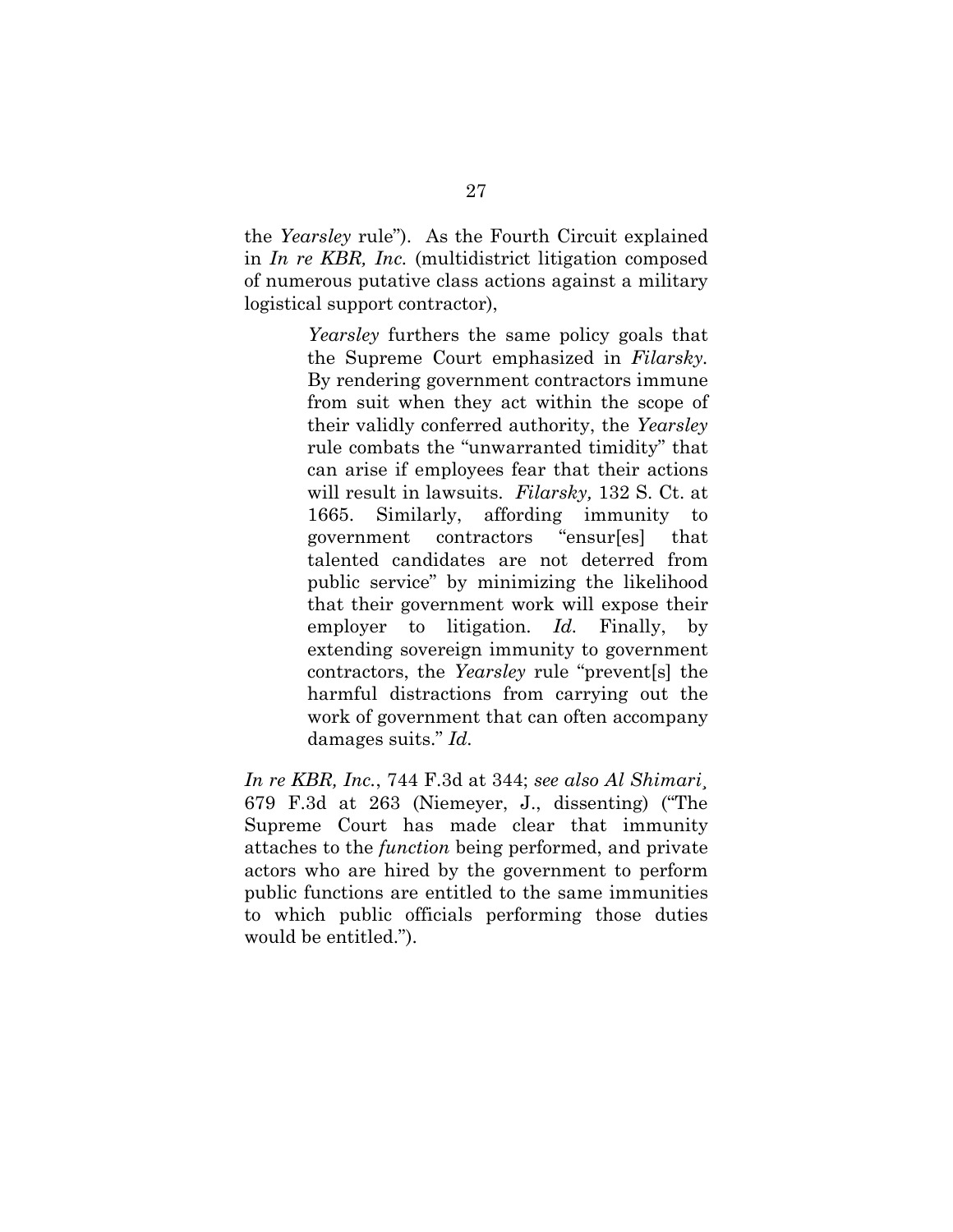<span id="page-36-1"></span>Insofar as the *Yearsley* defense "[i]n its original form . . . covered only construction projects . . . [i]ts application to military contractors . . . advances the separation of powers and safeguards the process of military procurement." *Tozer v. LTV Corp.*, 792 F.2d 403, 405 (4th Cir. 1986). Regardless of whether a contractor provides assistance to the U.S. military, as is the case here, or provides multifarious professional or technology services to other federal departments and agencies, this Court should not allow contractors to "be left holding the bag"—facing litigation and potential liability arising out of contractual services where sovereign immunity bars similar litigation against the United States. *Filarksy*, 132 S. Ct. at 1666.

# <span id="page-36-0"></span>**C. Derivative Sovereign Immunity Should Apply Wherever Sovereign Immunity Would Apply**

The Ninth Circuit's view of derivative sovereign immunity is short-sighted. There is no principled reason why a contractor's derivative sovereign immunity should be limited to public works projects or property damage claims. Instead, derivative sovereign immunity should bar any state or federal claim against a federal government contractor where (i) a similar claim, if filed against the United States, would be barred by sovereign immunity, and (ii) the contractor was acting within the scope of its contractual relationship with the federal government when the claim arose.

This two-prong test adapts and builds upon the preemption test that the United States proposed to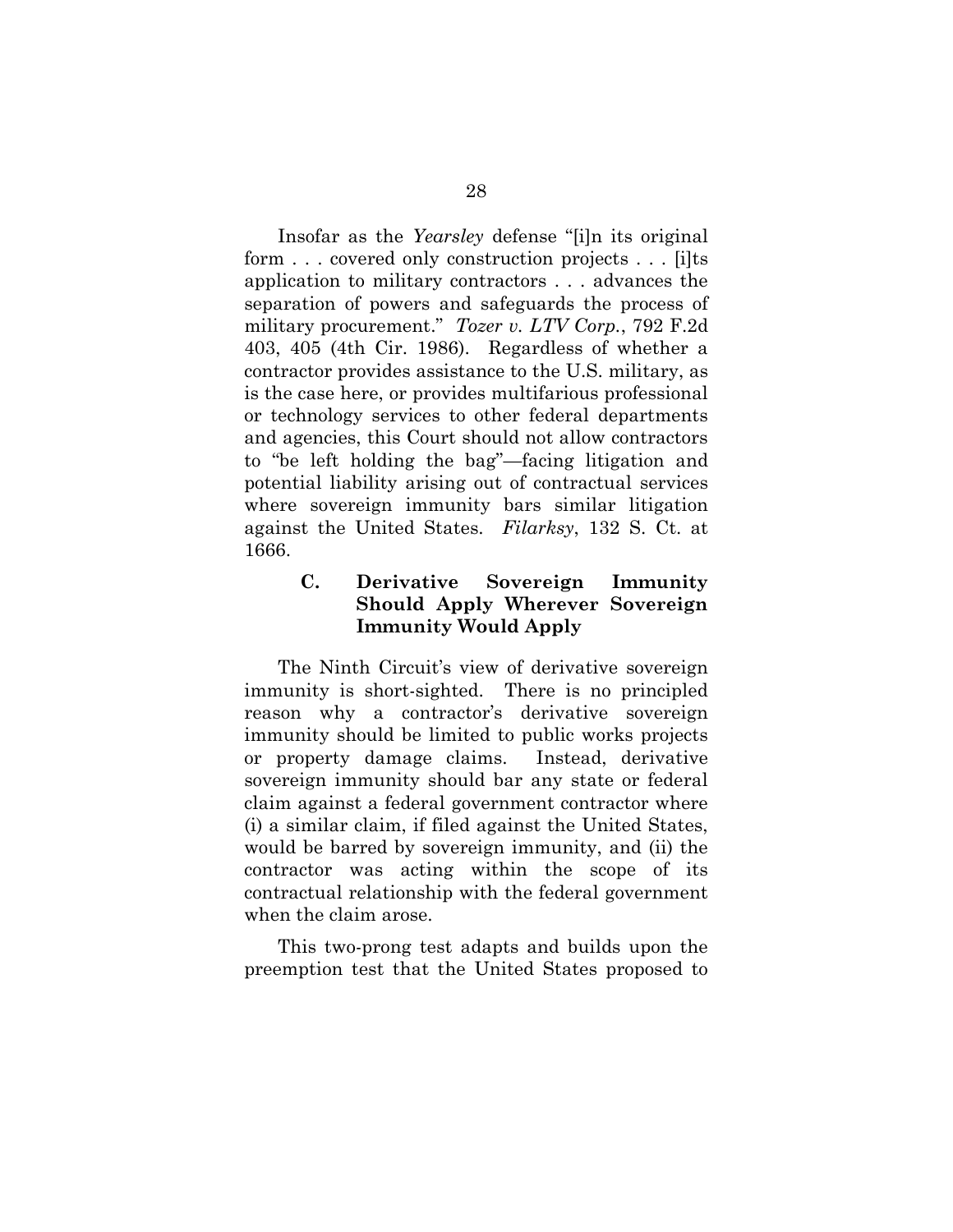this Court late last year in connection with state-tort claims against war-zone contractors arising out of U.S. military combatant activities. *See* U.S. Br., *KBR, Inc. v. Metzgar*, *supra* at 15. The Solicitor General indicated that the government's proposed preemption test is needed to "sufficiently safeguard the significant national interests at stake." *Id.* at 7. Important national interests also warrant a derivative sovereign immunity doctrine encompassing the broad range of contractual services, including but not limited to combat-zone services, that federal government contractors provide. In fact, the Solicitor General's *amicus* brief in *Metzgar* explained that "the principle of derivative sovereign immunity informs the preemption analysis," which enables "contractor personnel in performing critical functions" to avoid "fear of tort liability." *Id.* at 16, 18, 19.

*Amici* agree with the Solicitor General that derivative sovereign immunity would apply even if "a contractor allegedly violated the terms of the contract, as long as the alleged conduct at issue was within the general scope of the contractual relationship between the contractor and the federal government." *Id.* at 16. This is because "the appropriate recourse for the contractor's failure to adhere to contract terms and related directives . . . would be the responsibility of the United States, through contractual, criminal, or other remedies." *Ibid.* This does not mean, however, that contractors would have blanket immunity from damages suits simply by acting within the scope of their contracts. Instead, as indicated above, for derivative sovereign immunity to apply, a similar claim filed against the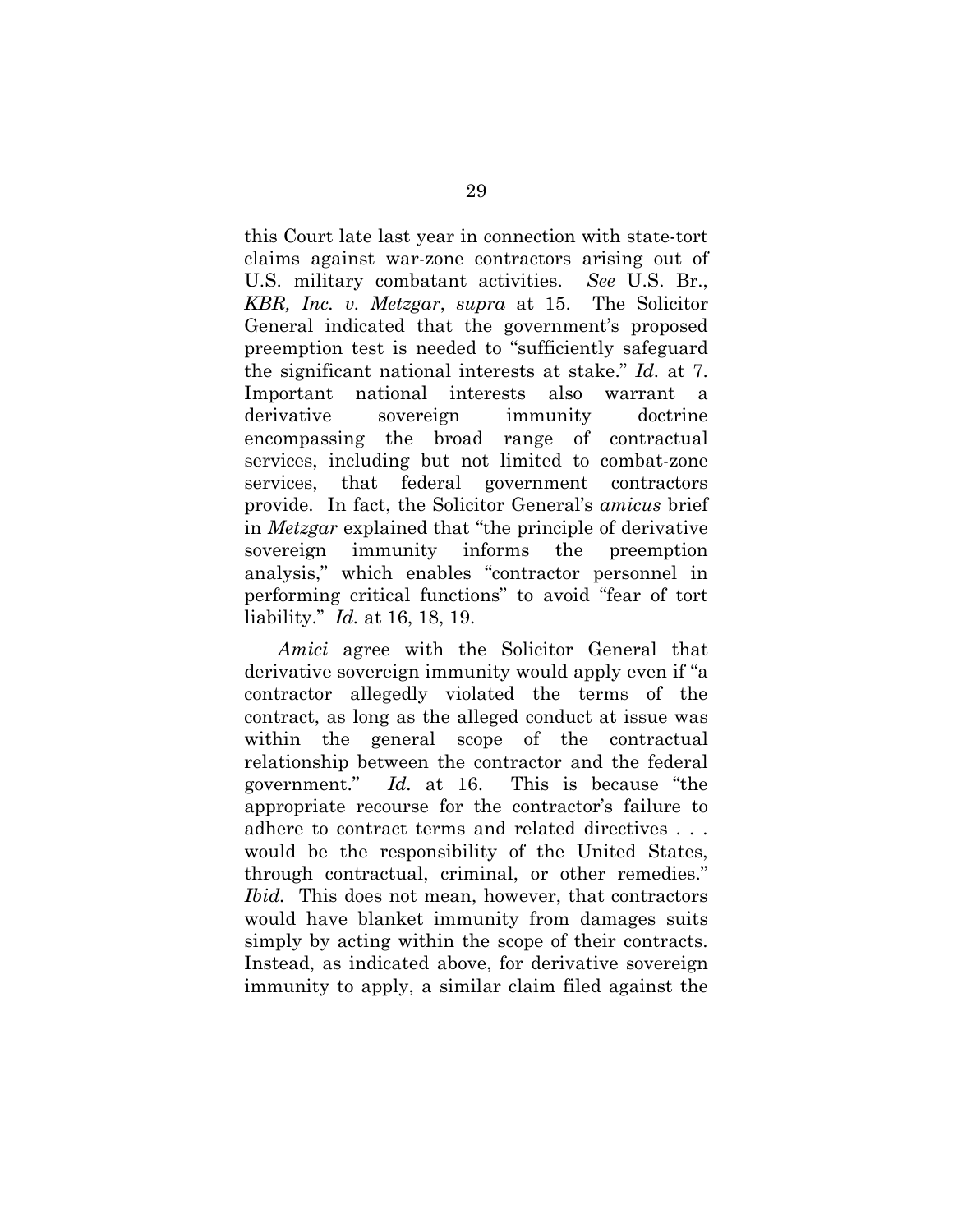United States would have to be barred by sovereign immunity. *See, e.g.,* 28 U.S.C. § 2680(a) (FTCA discretionary function exception); *id.* § 2680(j) (FTCA combatant activities exception). In other words, the derivative sovereign immunity afforded to contractors would be coincident with, and neither broader nor narrower than, the federal government's own sovereign immunity.

<span id="page-38-3"></span><span id="page-38-2"></span><span id="page-38-1"></span><span id="page-38-0"></span>Holding (or clarifying) that derivative sovereign immunity can apply to the full range of contractual functions that would be protected by sovereign immunity if performed by federal government personnel—including but not limited to public works projects and combat-zone logistical support—would serve the interests of the United States in the same way as sovereign immunity itself. Lower courts have recognized this principle, and applied it (or declined to apply it) on a case-specific basis, primarily, but not only, in personal injury cases involving contractual work for the U.S. military. *See, e.g.*, *In re KBR, Inc*., 744 F.3d at 341 (war-zone logistical support); *In re World Trade Center Disaster Site Litig.*, 521 F.3d at 196 (domestic disaster relief); *McMahon*, 502 F.3d at 1343 (war-zone logistical support); *Mangold*, 77 F.3d at 1447-48 (engineering and analysis services for the military); *Brown v. Fort Benning Family Communities, LLC*, No. 4:14-CV-279 (CDL), 2015 WL 3505944 (M.D. Ga. June 3, 2015) (housing for military families); *Green v. ICI Am., Inc.*, 362 F. Supp. 1263 (E.D. Tenn. 1973) (operation of U.S. Army-owned TNT plant); *see also Butters*, 225 F.3d at 466 (derivative sovereign immunity under the Foreign Sovereign Immunity Act).